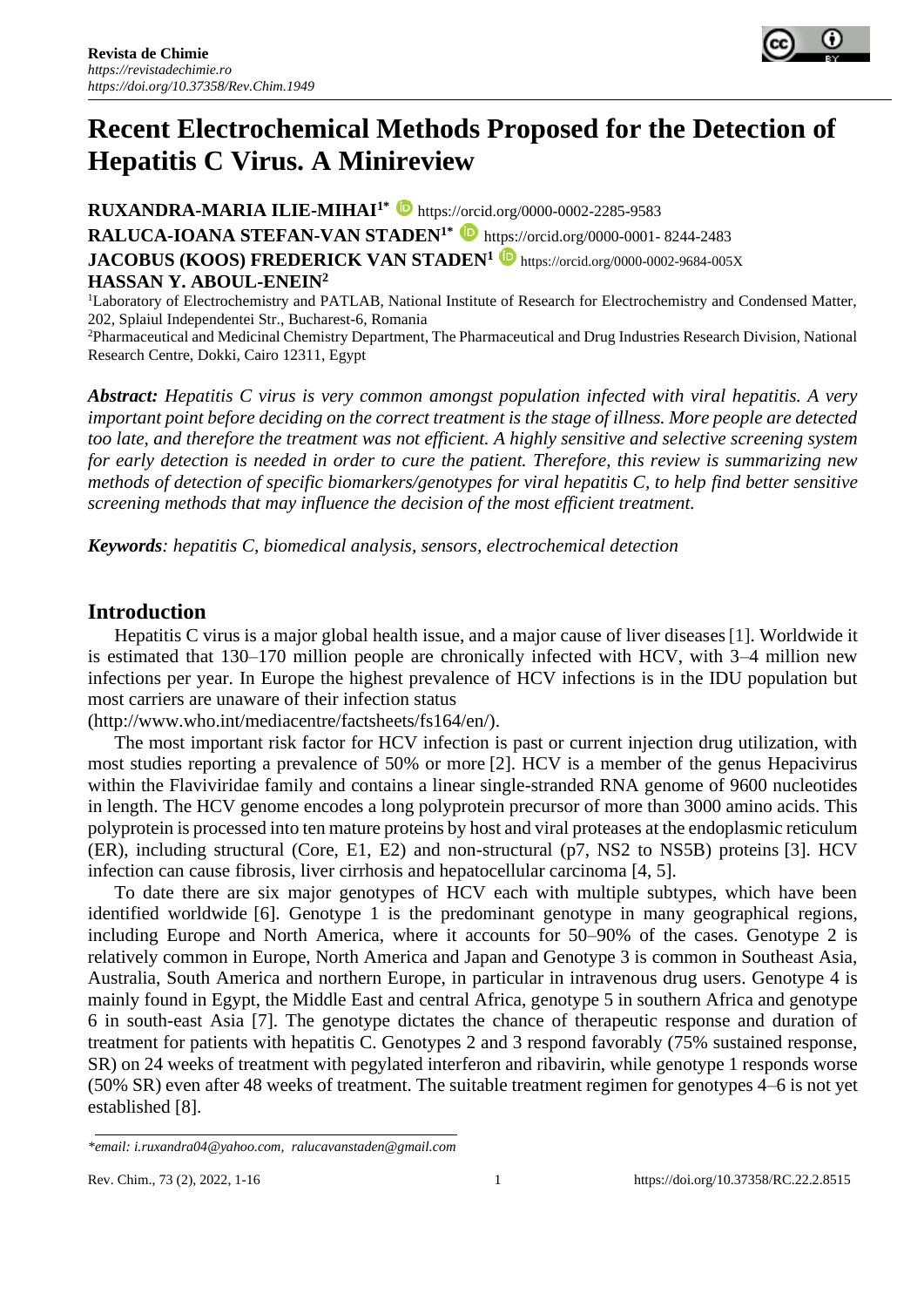

Many studies unequivocally demonstrated the association between the HCV genotype and the responsiveness to antiviral combination therapy with pegylated interferon alpha and ribavirin [9] making HCV genotyping an indispensable tool for the tailoring of antiviral treatment and the diagnostic followup of the patients. Genotype 1 is the most common in the US and also the type least responsive to treatment [10].

Being a member of the flaviviridae family, hepatitis c virus (hcv) is an infectious agent, provoking liver deterioration, succeeded by cell destruction [11]. A significant deterioration of the liver is caused, on one hand by the inflammation spread throughout the body as a response to fighting the virus, and on the other hand by the virus. If infected with hepatitis C, some people may develop symptoms, while others remain asymptomatic. Sooner or later, a chronic infection will be developed in both cases. The deterioration inflicted by the inflammation is enough to distress the liver, but not enough to destroy the virus completely.

Asymptomatic people may develop cirrhosis of liver, and some may develop even hepatocellular carcinoma (HCC); even those with specific symptoms can manifest cirrhosis or HCC if they delay the medical visit [12]. Chronic hepatitis C (CHC) inflicts numerous complications, with lethal consequences for patients, cases in which cirrhosis is present in 20% of cases, and HCC with an incident of 4-5% in a year [13]. Epidemiologists implied that hepatitis C virus is connected with other medical conditions, which are not related with the hepatic manifestations, counting glomerulopathies, insulin resistance, oral expressions and type 2 diabetes [14-16].

The diagnosis of a disease, especially a viral one, is to analyze and care for infected persons; that being its principal concern. Also, it represents one of the ways of how to stop virus dispersion and evolution of disease. In general, it is hard to say when the primary HCV infection has taken place, because there are no precisely indicators, and the infected persons do not know due to lack of symptoms.

HCV infection is usually diagnosed during evaluation of an incidental finding of abnormal liver function or during screening of high-risk populations with serologic assays for specific anti-HCV antibody or by polymerase chain reaction (PCR) molecular assays for HCV RNA viral load [17].

Pegylated interferon in combination with ribavirin has been universally adopted universally for therapy of chronic HCV infection [18-21] for 24–48 weeks, and the response to therapy depending on HCV genotype [22]. Therapy is expensive and shorter courses of treatment result in significant savings. Many patients cannot benefit from the current treatment regimen (interferon/ribavirin combinations) due to its side effects or ineffectiveness.

Liver biopsy is the standard solution for defining the severity of liver disease. Testing for viral antigens, among which hepatitis C virus (HCV) is established in clinical virology. This strategy has been hampered by difficulties in expressing surface antigens and to produce monoclonal or polyclonal antibodies able to detect these antigens[23].

Discovery and development of effective antiviral agents to combat hepatitis C virus (HCV) is the focus of intensive research both in academic environment and in pharmaceutical companies. One of the HCV nonstructural proteins, NS5B, represents an attractive target in light of the clinical success of human immunodeficiency virus reverse transcriptase inhibitors[24].

HCV has been detected in saliva, semen, and other nonserological fluids of some plasma-positive patients[25], now virological studies have been undertaken to determine whether HCV is present in the nasal secretions of drug users, a necessary precondition for internasal viral transmission. James McMahon and collaborators [26] reported in their work, preliminary findings on the detection of HCV RNA in the nasal secretions of plasma-positive chronic drug sniffers.

For clinical practice can be used four HCV markers, total anti-HCV antibodies, the HCV core antigen levels, HCV RNA levels and the HCV genotypes.

Early detection is the key to prevent chronic infection therefore, earlier detection of infection results in earlier treatment and thus earlier recovery. A rapid and accurate diagnosis of HCV is important for the prevention of viral transmission and management of disease progression. For this reason, there is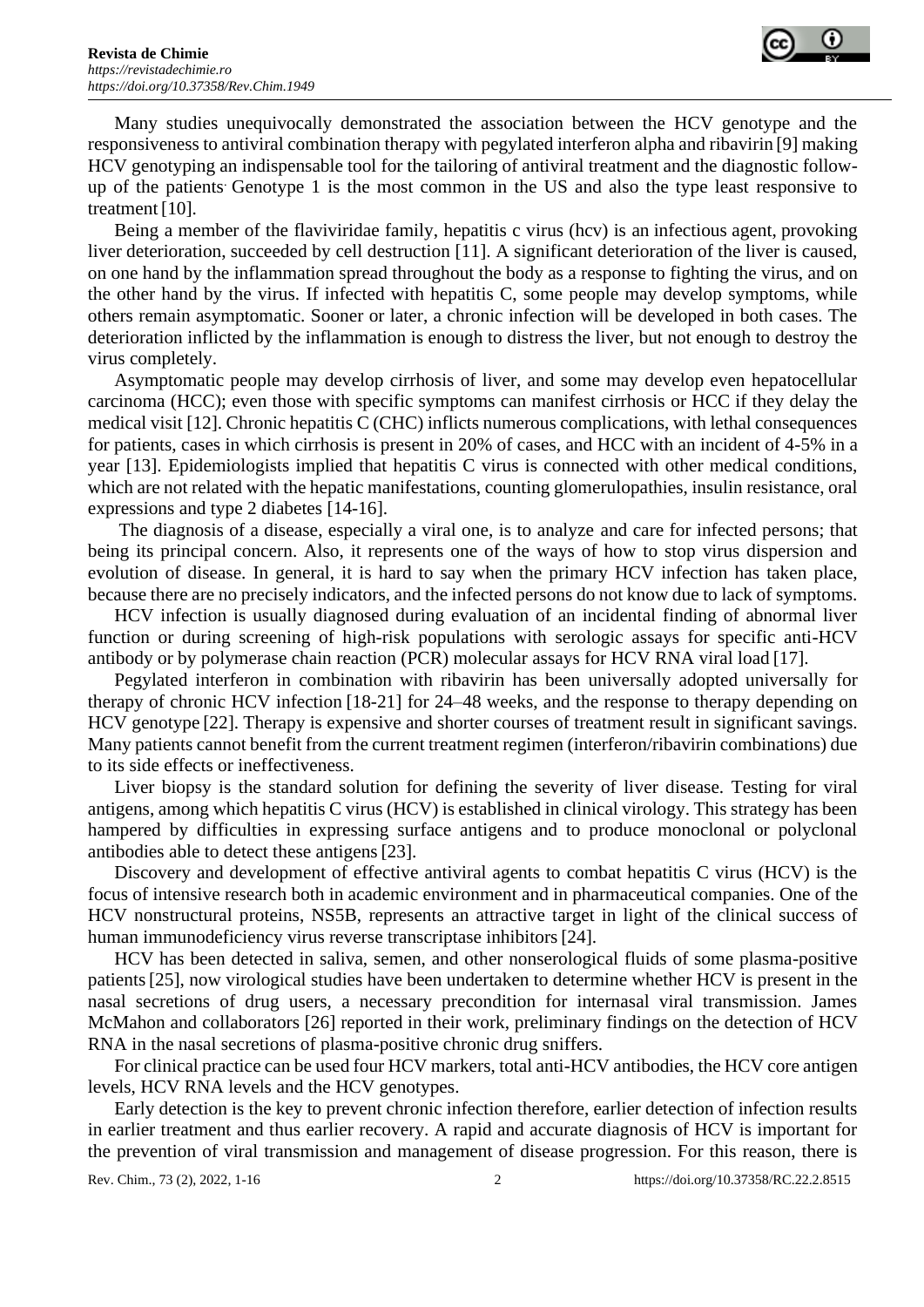

still a great need for a tool to simplify the detection of HCV with acceptable sensitivity and specificity, short turnaround time, and cost-effectiveness.

There are a number of diagnostic tests for hepatitis C virus infection including detection of anti-HCV antibody and quantification of HCV RNA [27, 28]. Screening of antibodies against HCV is not a reliable method of diagnosing acute HCV infection. This method cannot distinguish between a current or past infection because people will retain anti-HCV antibodies for life once they are exposed to HCV. In addition, testing anti-HCV antibody might provide false negative or positive results because it takes more time (45–68 days) to develop anti-HCV antibody post HCV infection [29]. It is also expensive and labor-intensive for routine use. However, screening for HCV RNA is currently regarded as the method of choice for the confirmation of an active infection in both immunocompetent patients who are anti-HCV positive and immunocompromised individuals who may not mount an adequate antibody response [30].

In 1999 was developed the first assay for HCV core antigen (HCV Ag) [31] and several others followed in the next few years [32-34], and the attention was focused on the core gene products which have been demonstrated to circulate in the bloodstream of infected individuals[35]. It has been reported that HCV core antigen can be detected in the serum for most patients during the acute infection [36, 37].

HCV core antigen levels correlate well with HCV RNA levels and may consequently be an indirect marker of HCV replication as a low-cost alternative for diagnosis of HCV acute infection [38 - 40]. Given the generally favorable performance characteristics of HCV core antigen assays, it seemed reasonable to further refine this analytical format [28, 41].



## **Electrochemical methods used for the diagnostic of Hepatitis C virus**



The electrochemical immunosensors, based on the highly specific molecular recognition of antigen by its antibodies, have developed a high interest in clinical diagnostics and will be expected to provide fast and highly sensitive detection of HCV. However, there is less report use of the electrochemical immunosensor for detection of HCV antigen. It is valuable to explore the possibility to use electrochemical sensors to detect HCV antigens for its clinical application. The advantages of these devices are excellent sensitivity and selectivity, rapid response and cost-effectiveness of the nanostructured materials choice to design of the biosensor or sensor for screening of the HCV antigen (Figure 1).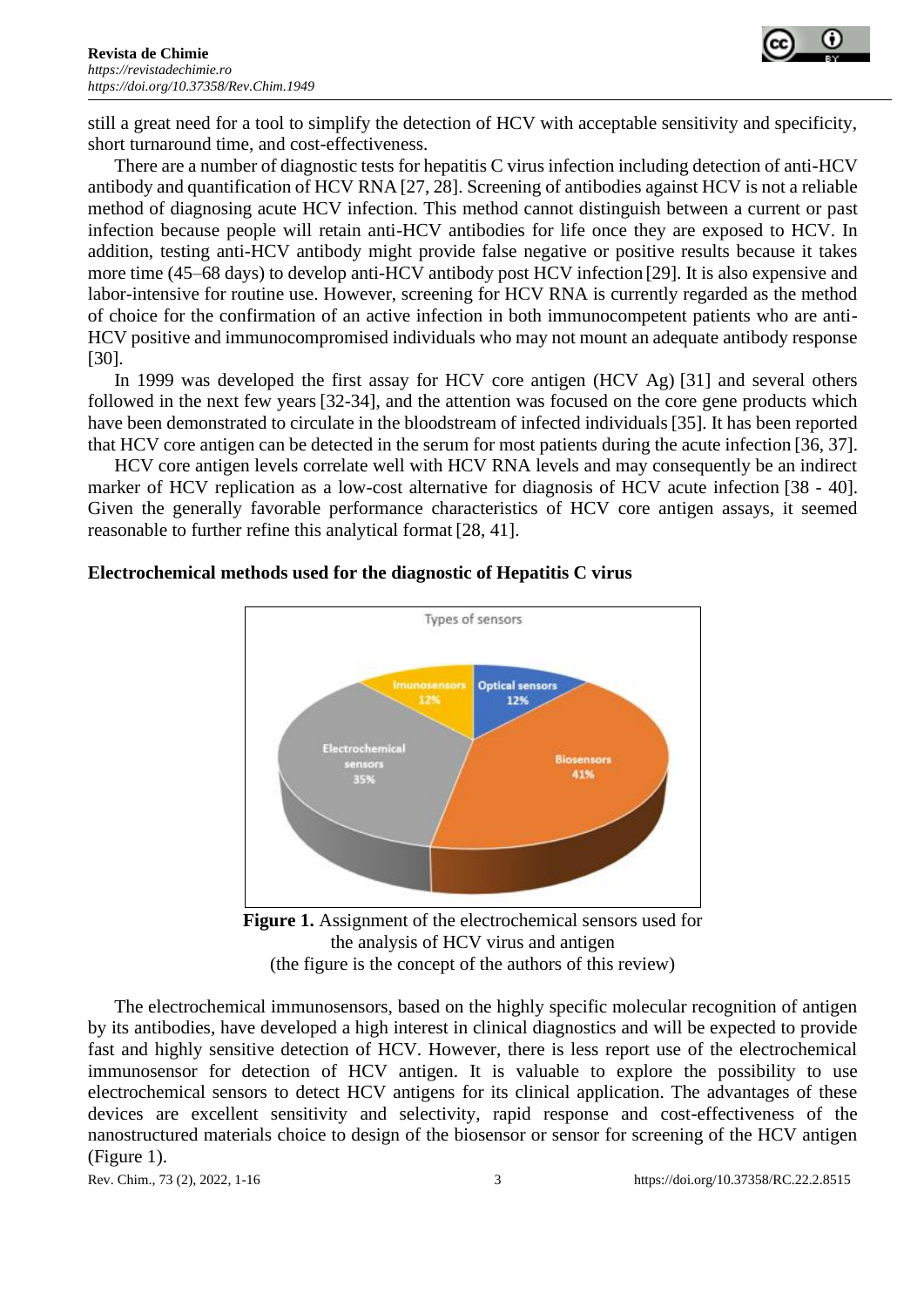

Nanotechnology and nanoscience shows new opportunities for design of electrochemical sensors, various nanomaterials have been utilized for construction of these devices due to their physical and chemical properties, namely: high mechanical strength, wealthy electronic and catalytic properties, electrical conductivity, large and high surface area, excellent biocompatibility and good chemical stability [42 - 44]. Nanostructured materials have been explored to design a new generation of electronic and electrochemical tools for pattern recognition of various biological compounds through electrical and electrochemical signals. These electrical and electrochemical responses are based generally on the changes in the ohmic response of an electrical circuit or the flow of electrons arising from faradaic processes (i.e., oxidation or reduction) near the surface of an electrode [45, 46].

Quantification of HCV antigen in biological fluids, human serum and whole blood, in incipient stage, is essential and may be used as an indicator for the early diagnosis, disease progression, personalized treatment and monitoring of therapy for patients infected with this virus [28], so the development of highly sensitive and selective devices for the screening of this antigen is a challenging task.

#### **Immunosensors**

Immunosensors and sensors are capable to detect selectively target analytes (HCV) at a very low concentration (Table 1). Some reports have already been published on electrochemical sensing/screening of hepatitis B virus[47-50] but, despite considerable interest in developing simple and reliable methods for detection and quantification of HCV, there are few works for HCV detection based on electrochemical techniques (Table 1) [51,52].

| Biomarker/<br>antigen                       | <b>Electrode</b>                                                                                                                                                                                                                                        | Method                                                                                                 | Concentration<br>range                             | <b>LOD</b>                   | <b>References</b> |
|---------------------------------------------|---------------------------------------------------------------------------------------------------------------------------------------------------------------------------------------------------------------------------------------------------------|--------------------------------------------------------------------------------------------------------|----------------------------------------------------|------------------------------|-------------------|
| <b>HCV</b><br>core antigen                  | AuNPs/SiO <sub>2</sub> -Chit nanocomposite<br>integrate with secondary antibody<br>(Ab <sub>2</sub> ) without labeled HRP.                                                                                                                              | Cyclic voltammetry and<br>electrochemical impedance<br>spectroscopy                                    | $2 - 512$ ng mL <sup>-1</sup>                      | $0.17$ ng mL <sup>-1</sup>   | Ma [53]           |
| <b>HCV</b><br>core antigen                  | MultisHRP-DNA-coated CMWNTs<br>modified with GMCs-MB<br>nanocomposite and Au nanoparticles.                                                                                                                                                             | Square wave voltammetry                                                                                | $0.25 - 300$ pg mL <sup>-1</sup>                   | lowest of 0.01 pg mL $^{-1}$ | Ma [54]           |
| <b>HCV</b>                                  | HCV antibody immobilized on<br>nanogold particles and protein A.                                                                                                                                                                                        | Potentiometry                                                                                          | 1.5-350 ng mL <sup>-1</sup>                        | $0.8$ ng mL <sup>-1</sup>    | Tang [55]         |
| <b>HCV</b>                                  | 3-Mercaptopropionic acid assembled<br>on gold electrode, activated by<br>1[3(dimethylamino)<br>propyl] -3-ethylcarbodiimide methyl<br>iodide (EDC) and N-<br>hydroxysuccinimide (NHS) thionine<br>and the HCV horseradish peroxidase<br>(HRP) antibody. | Linear scan voltammetry                                                                                | 3.2-16 mg $L^{-1}$                                 |                              | Minjian [56]      |
| <b>HCV</b><br>non-structural<br>5A protein. | Glassy carbon electrode modified<br>with an Au MoO <sub>3</sub> /Chitosan<br>nanocomposite.                                                                                                                                                             | Chronoamperometry                                                                                      | 1 ng m $L^{-1}$ -<br>50 μg m $L^{-1}$              | lowest of<br>1 ng m $L^{-1}$ | Liang $[57]$      |
| <b>HCV</b><br>NS3-4A protease               | A self-assembled monolayer of a<br>ferrocene amino acid derivative and a<br>short NS3-4A specific<br>inhibitory peptide (Asp-Glu-Ile-Val-<br>Pro-Nva) were attached to the<br>electrode surface.                                                        | Electrochemical<br>techniques                                                                          | $10 - 100$ pmol $L^{-1}$                           | 5 pmol $L^{-1}$              | Sowole [58]       |
| <b>HCV</b> core<br>antigen                  | MWCNTs-Chit/GCE                                                                                                                                                                                                                                         | Cyclic voltammetry,<br>differential pulse<br>voltammetry,<br>electrochemical impedance<br>spectroscopy | $5.0$ fg mL <sup>-1</sup> -<br>$1.0$ pg mL $^{-1}$ | $1.67$ fg mL <sup>-1</sup>   | Ghanbari [59]     |

**Table 1.** Detection of HCV using electrochemical techniques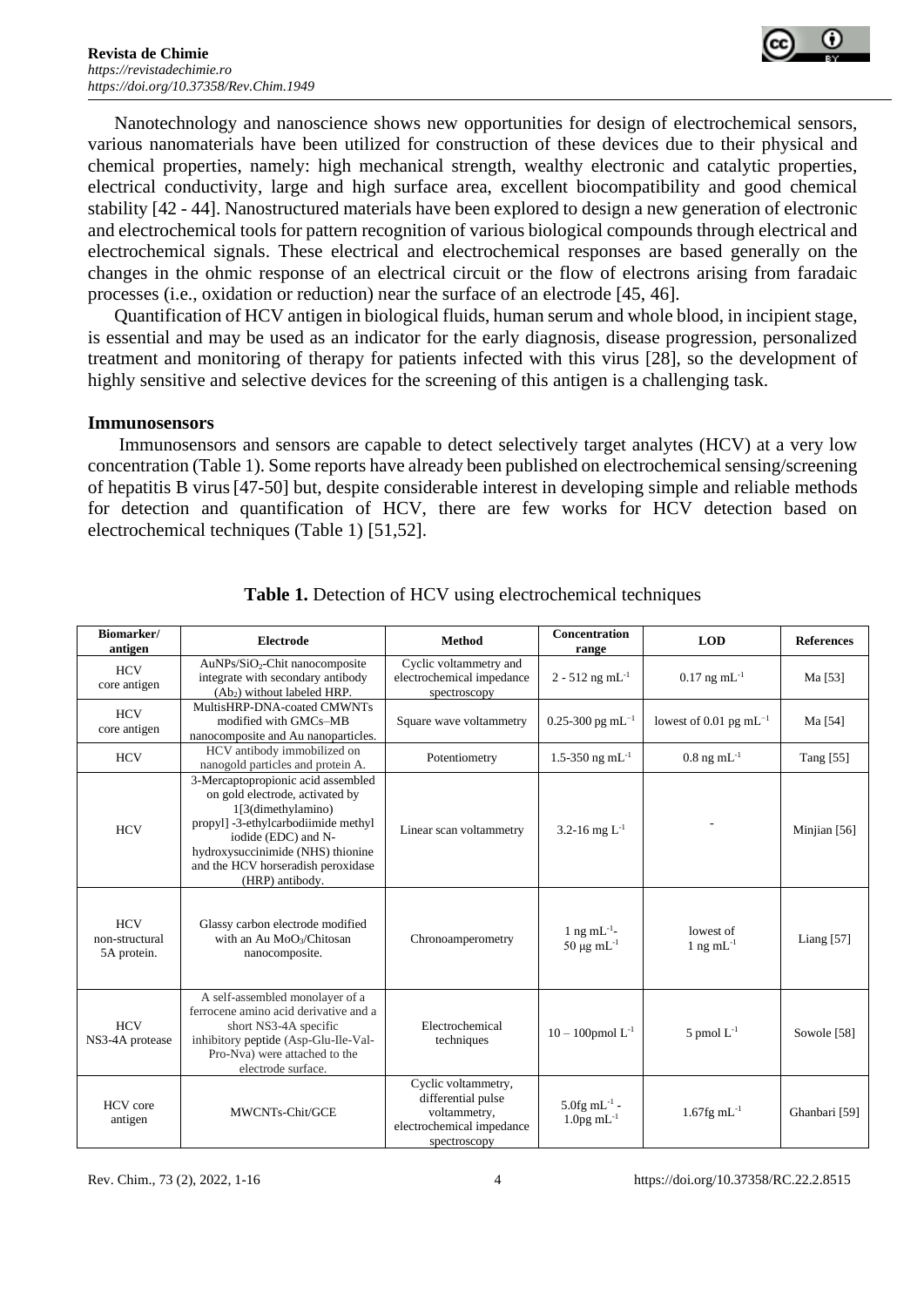**Revista de Chimie**  *[https://revistadechimie.ro](https://revistadechimie.ro/) [https://doi.org/10.37358/Rev.C](https://doi.org/10.37358/Rev)him.1949*



| <b>HCV DNA</b>             | Cucurbit <sup>[7]</sup> uril(CB) and nucleic acid<br>exonuclease III functionalized with<br>graphene oxide                                                                        | Square wave voltammetry                                                            | 0.2-10nmol $L^{-1}$                          | 160.4pmol $L^{-1}$            | Jiang $[60]$       |
|----------------------------|-----------------------------------------------------------------------------------------------------------------------------------------------------------------------------------|------------------------------------------------------------------------------------|----------------------------------------------|-------------------------------|--------------------|
| <b>HCV</b> virus           | Graphene oxide with<br>ethylenediamine compound<br>immobilized on the outer layer of the<br>gold sensor                                                                           | Differential pulse<br>voltammetry and<br>electrochemical impedance<br>spectroscopy |                                              | 1.36nmol $L^{-1}$             | Oliveira [61]      |
| HCV core<br>antigen        | Three types of chitosan mixed with<br>gold nanoparticles and diamond<br>paste                                                                                                     | Chronoamperometry                                                                  | $40fg$ mL <sup>-1</sup> - $4ng$<br>$mL^{-1}$ | $40$ fg m $L^{-1}$            | Moldoveanu<br>[62] |
| Hepatitis C 3a<br>virus    | Gold electrode modified with a self-<br>assembled monolayer composed of a<br>peptide nucleic acid (PNA) probe<br>and 6-mercapto-1-hexanol.                                        | Electrochemical<br>techniques                                                      |                                              | 5.7 x $10^{-11}$ mol $L^{-1}$ | Hejazi [63]        |
| <b>HCV</b> virus           | Screen-printed electrode<br>functionalized with cystamine<br>(C4H12N2S2) and glutaraldehyde<br>(C5H8O2) to make the covalen<br>t binding with the recombinant<br>core-HCV protein | Cyclic voltammetry                                                                 |                                              | $\ln g \mu L^{-1}$            | Costa $[64]$       |
| <b>HCV</b> virus           | Polyaniline functionalized on<br>metallic organic framework                                                                                                                       | Electrochemical<br>impedance spectroscopy                                          | 1.0fmol $L^{-1}$ –<br>100nmol $L^{-1}$       | $0.75$ fm L <sup>-1</sup>     | Sheta $[65]$       |
| <b>HCV</b> core<br>antigen | HCV core antigen—with a nanowire<br>aptasensor                                                                                                                                    | Electron beam litography                                                           |                                              | $0.3$ pg mL <sup>-1</sup>     | Malsagova<br>[66]  |
| <b>HCV-RNA</b>             | Silver/zinc bimetallic metallic<br>organic framework                                                                                                                              | Differential pulse<br>voltammetry                                                  | 1fmol $L^{-1}$ –<br>100nmol $L^{-1}$         | $0.64$ fmol L <sup>-1</sup>   | El-Sheikh<br>[67]  |
| <b>HCV</b> core<br>antigen | Glassy carbon electrode modified<br>with graphene quantum dots                                                                                                                    | Electrochemical<br>impedance spectroscopy                                          | 10-70 and 70-<br>$400$ pg mL <sup>-1</sup>   | 3.3 pg $mL^{-1}$              | Ghanbari [68]      |
| <b>HCV</b> core<br>antigen | Deoxynucleotidyl transferase (TdT)<br>amplification and DNA nanowires<br>(DNW)                                                                                                    | Differential pulse<br>voltammetry                                                  | $0.1 - 312.5$ pg mL <sup>-1</sup>            | $32$ fg mL <sup>-1</sup>      | Wang [69]          |

Cuixia Ma and collaborators [53] developed in 2012 a novel and reliable procedure to construct labelfree electrochemical immunosensor for the detection of HCV core antigen with a sandwich immunosensor based on AuNPs/ZrO<sub>2</sub>-Chit nanocomposites which demonstrated excellent biocompatibility and electrochemical behavior when AuNPs were directly synthesized on the surface of ZrO<sup>2</sup> nanoparticles in one-step procedure using chitosan as reducing agent. Anti-HCV was immobilized on this nanocomposite to fabricate the immunosensor. The secondary antibody was immobilized on AuNPs/SiO2-Chits nanocomposite. Under optimized conditions, the immunosensor exhibited board liner range between 2 and 512 ng mL<sup>-1</sup>, good stability and high sensitivity for the detection of HCV core antigen, and with a detection limit of 0.17 ng  $mL^{-1}$ .

An ultrasensitive and selective electrochemical immunosensor was developed [54] for the detection of hepatitis C virus (HCV) core antigen recently. The design of the immunosensor is based on graphitized mesoporous carbon–methylene blue (GMCs–MB) nanocomposite as an electrode modified material and a horseradish peroxidase-DNA-coated carboxyl multi-wall carbon nanotubes (CMWNTs) as a secondary antibody layer. Under optimum conditions, the amperometric signal increased linearly with the core antigen concentration (0.25 pg mL<sup>-1</sup> to 300 pg mL<sup>-1</sup>). The detection limit of the sensor was low as 0.01 pg mL<sup>-1</sup> and it has a high selectivity. The new protocol showed acceptable stability and reproducibility, as well as favorable recovery for HCV core antigen in human serum. The proposed immunosensor has great potential for clinical applications.

An incorporated programmed electrochemical immunosensor [55] exhibit has been intended for the synchronous identification of 5-type hepatitis antigens (for example hepatitis A, hepatitis B, hepatitis C, hepatitis D, and hepatitis E). At first, 5-type hepatitis antibodies were immobilized onto an independent electrochemical sensor cluster utilizing nanogold particles and protein A as frameworks; the relating agents were catched by a one-step capture format by the immunosensor from sample solution. The identification depends on the likely change when the antigen-antibody response by utilizing a 2-cathode framework. The created immunosensor exhibit with permitted concurrent assurance of 5-type hepatitis antigens in 5 min. For most analytes, the lowest detected limit was  $\leq 1.0$  ng/mL. The created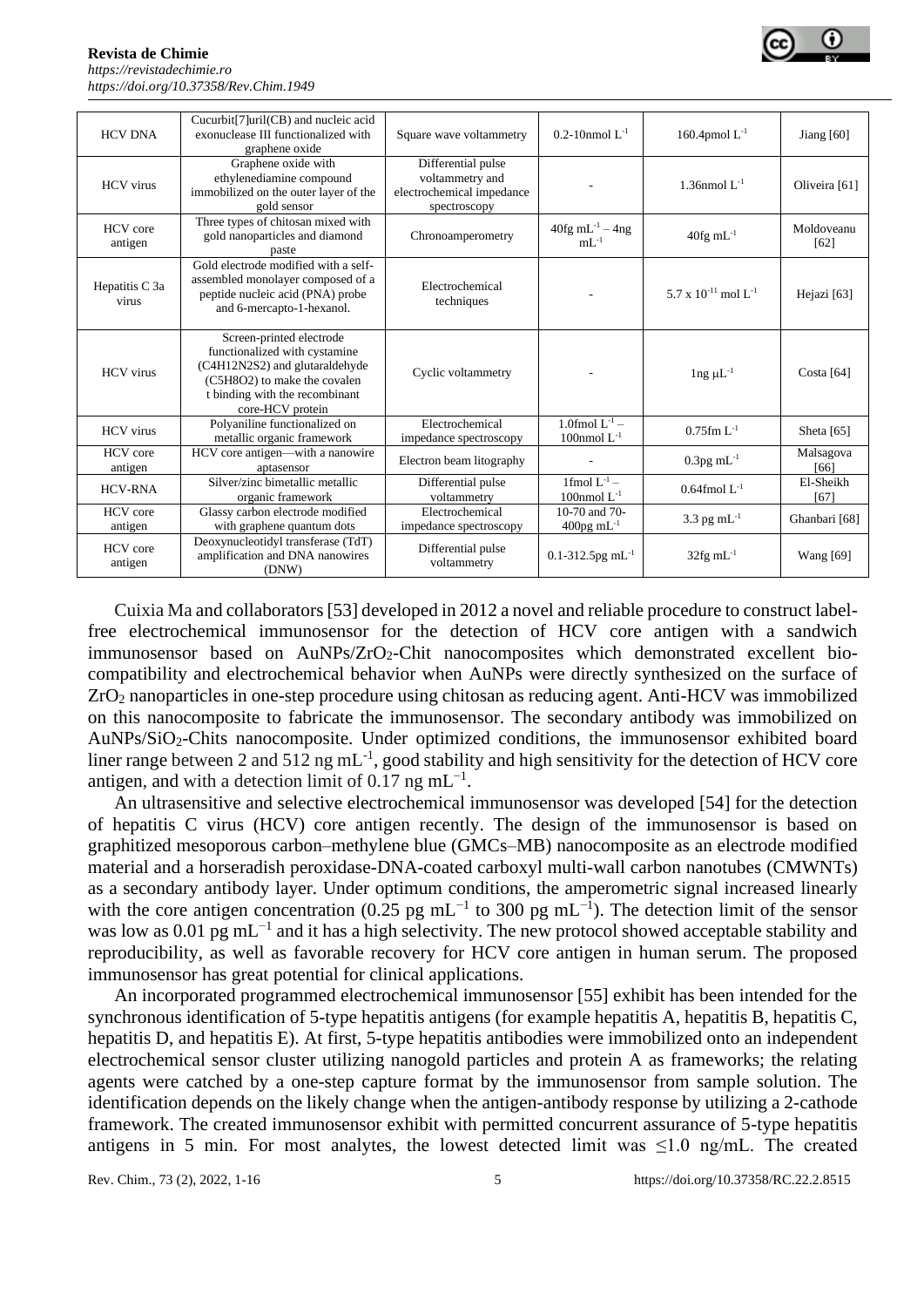

immunoassay framework offers guarantee for mark free, straightforward, fast, financially savvy examination of multi-analyte. Critically, the chip-based immunosensor could open new doors for highthroughput multi-analyte immunoassays in purpose in care testing of mini- lab-on-a-chip gadgets.

Another method [56] on the detection of Hepatitis C infection (HCV) using an electrochemical immunosensor was accounted for. 3-Mercaptopropionic acid was collected on gold electrode to shape a self-gather monolayer. After the changed electrode was initiated by 1-[3-(dimethylamino)propyl]-3 ethyl-carbodiimide methyiodide (EDC) and N-hydroxysuccinimide (NHS), thionine and horseradish peroxidase (HRP) immunizer were covalently limited to oneself gather monolayer, to shape the Hepatitis C electrochemical immunosensor. Cyclic voltammetry and direct sweep voltammetry were utilized to explore the gathering system and the compound qualities of the immunosensor. The concentration range of Hepatitis C was represented in the domain of 3.2-16 mg/L with a correlation coefficient of 0.995 was gotten by LSV. While utilized in the clinical utilization of human serum, this strategy was in great accordance with ELISA.

#### **Electrochemical sensors**

A glassy carbon electrode modified with an Au-MoO3/Chitosan nanocomposite (justify a good conductivity and biocompatibility of this electrode), has been used [57] for the molecular recognition of the hepatitis C virus non-structural 5A protein. The electrochemical response has been obtained as an amperometric i-t curve (chronoamperometry). This electrochemical electrode based on nanostructured materials cover the linear concentration range from 1 ng mL<sup>-1</sup> to 50  $\mu$ g mL<sup>-1</sup>, and the detection limit has been as low as 1 ng  $mL^{-1}$ . The electrochemical electrode showed excellent reproducibility, high selectivity, and a good stability for the molecular recognition of hepatitis C virus non-structural 5A protein. It was successfully applied to the detection of the antigen in real serum samples.

The detection of hepatitis C viral NS3-4A protease has been possible [58] using a self-assembled monolayer of a ferrocene amino acid derivative and a short NS3-4A specific inhibitory peptide (Asp-Glu-Ile-Val-Pro-Nva) attached to the surface of the working electrode. The interaction of the peptide was quantified using electrochemical techniques in the linear concentration range of 10 - 100 pM with a detection limit of 5 pM.

In the carbon domain, carbon multi wall nanotubes are considered one of the best platform on which you can lay or attached numerous molecules and proteins. In his study, Ghanbari et al [59], evolved the growth of CWNT platforms, by introducing the union of molecular imprinting process with apatasensors, for hepatits antigen core detection. They started from a glassy carbon electrode which they modified with carbon wall nanotubes and chitosan. CWNT were chosen due to their peculiar and unique properties, and chitosan for its high characteristics of adhesions and that the hydroxyl and amine groups makes chitosan receptible to chemical alterations. A hepatitis core antigen complex was fixed on the nanocomposite MWCNTs-Chit/GCE and further exposed to 13 patterns of dopamine electro-polymerization. The high dependability and straightforwardness of nanocomposite based stage combined with awareness and selectivity of the hybrid receptors, additionally profiting from the twofold explicit atomic acknowledgment property of MIPs and Apt is one of the benefits of this strategy. The insightful presentation and application plausibility of the sensor was estimated by a few different electrochemical strategies, for example, cyclic voltammetric (CV), differential pulse voltammetry (DPV), electrochemical impedance spectroscopy (EIS). The sensor response demonstrated that the construction method was successful; the results obtained by utilizing this modified sensor had a detection limit of 1.67 fg/mL, and a concentration range from 5.0 fg/mL to 1.0 pg/mL. Likewise, the sensor was additionally inspected to perceive the protein explicitly in human serum to examine its true capacity in clinical utilization. Notwithstanding their precision and dependability, this large number of approaches has specific pragmatic disadvantages like significant expense and unwieldy application. Execution of the sensor was better than that of different strategies announced in different journals, particularly in contrast with the detailed LODs. One more benefit is the lower cost of the proposed strategy. Overlay, this proposed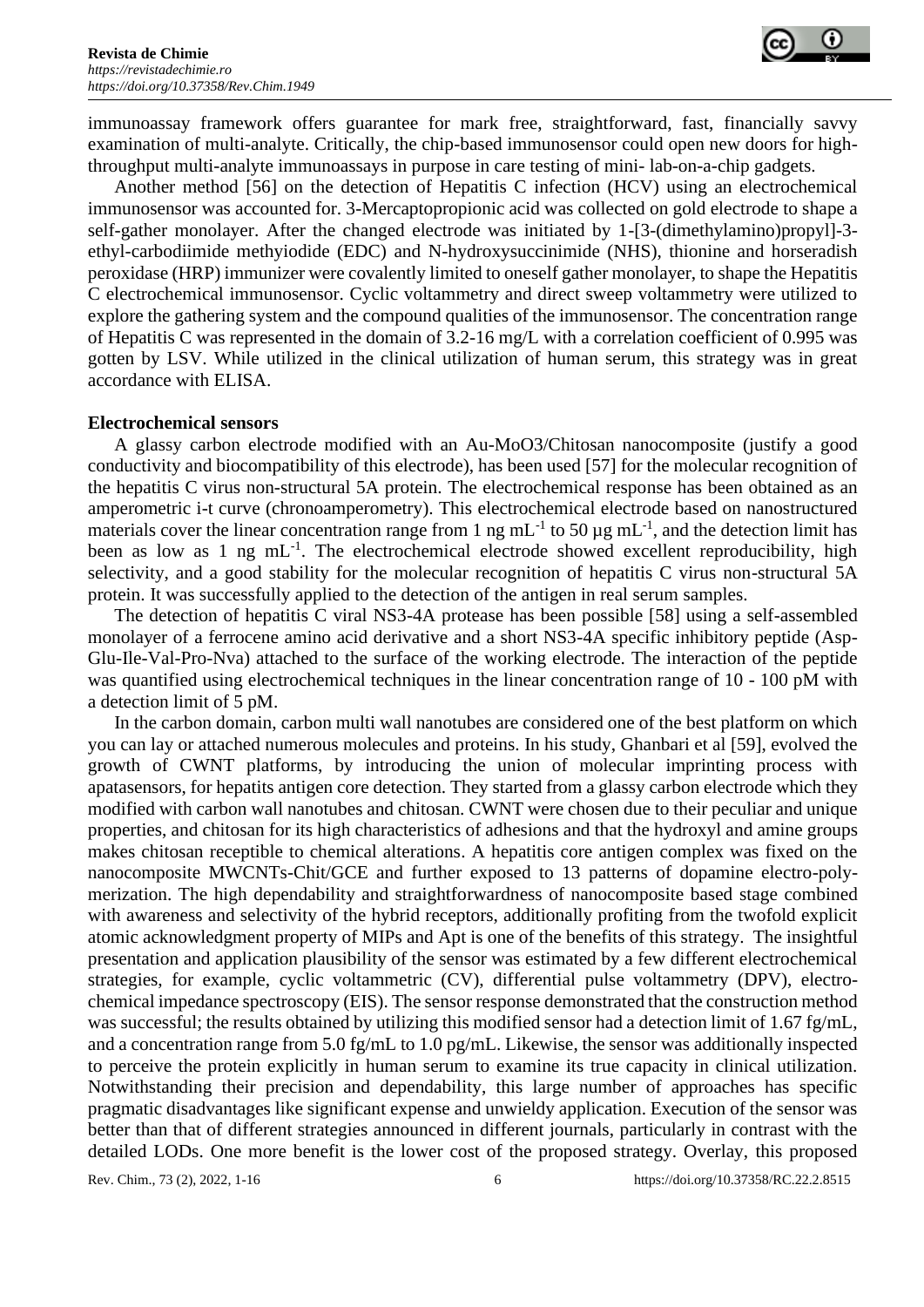

technique can be effectively stretched out and can possibly be applied for distinguishing different antigens in serum tests.

Jiang and his collaborators [60], present the idea of a host-guest interconnection which takes place amongst cucurbit[7]uril(CB) and nucleic acid exonuclease III, for a sensitive identification of HCV DNA. The CB was blended by UV crosslinking with graphene oxide functionalized together with azide, with further developed sensitivity of electrochemical recognition. Considering the host-guest collaboration among CB[7] and MB, the CB[7] atoms caught the methylene blue (MB) particles in the arrangement, advanced the electron-transport among MBs and anode surfaces. GO went about as an awesome vector for the insertion of CB. Accepting this as a sign model, an exceptionally touchy identification technique for HCV DNA was accounted for by utilizing acid exonuclease III, which has amazing exodeoxyribonuclease movement on twofold abandoned DNA with blunt finishes from 3′ to 5′ end. In order to validate the creation of CB[7]-N3-GO, an electrochemical technique and TEM were used for characterization of the final sensor. The quantitative analysis of HCV DNA probe was realized using the CB[7]-N3-GO sensor and the square wave voltammetry technique. The results obtained proved that the detection strategy present a wide detection domain within the range of 0.2-10 nmol/L, and a detection limit as low as 160.4 pmol/L. In the interim, the proposed methodology can separate the subtype of HCV DNAs, and also it exhibits a forthcoming potential in the blood sample screening for HCV in clinical investigation.

A new study was presented by Oliveira and her research team [61], study in which they altered graphene oxide with ethylenediamine compound for the HCV DNA test immobilization on the outer layer of the gold sensor, pointing the development of another demonstrative stage for the electrochemical recognition of hepatitis C infection genomic RNA.

The shift that takes place among graphene oxide and gold electrode, followed by an ETD chemical alteration, interceded by the utilization of EDC/NHS, was proficient for the immobilization of the HCV1 test; the steps of the sensor's constructions were approved by the morphological and electrochemical examinations. The outcomes acquired by the EIS are in line with the voltammetric examinations, and are further validated by the enhancement of the oxidation current or resistance in each phase of alteration of the gold sensor and acknowledgment of the HCVgRNA. In accordance, the SEM and AFM results reveal a critical change in morphology and rugosity when hybridization of the particular target takes place. The created electrochemical genosensor was explicit and particular in recognizing HCVgRNA, confined in human serum from various contaminated patients, making an interpretation of this biorecognition occasion into a quantifiable sign in just 20 min of test, with an identification cutoff of 1.36 nmol  $L^{-1}$  of RNA. These outcomes are promising in the advancement of a new genosensor for the finding of hepatitis C in clinical examination.

Another research study that choose chitosan as a modifier for its electrochemical sensors, is the study introduced by Moldoveanu et al [62], for a fast and precise detection of Hepatitis C virus core antigen. In their academic work, the researchers selected three types of chitosan, based on their molecular weight, owing to their various but essential characteristics, such as good biocompatibility, good adhesion, biodegradability, its antimicrobial effect. Nanomaterials are of great importance for constructing electrochemical sensors because increases the sensitivity of the sensor. Therefore, they developed three stochastic microsensors based on nanomaterials such as gold and diamond powder, and chitosan as modifier solution. The three sensors were constructed starting from diamond powder mixed with paraffin oil, then altered with a solution of gold nanoparticles and three types of chitosan, which were differentiated by their molecular weight. A chronoamperometric method was selected in order to test and validate the sensors. The stochastic sensors response relies on channel conductivity. There are two stages presented, the first stage gives the analyte its distinctive signature  $(t_{off})$  and is a qualitive parameter, and the second stage where redox processes take place, give the quantitative parameter. The qualitative parameter is also useful due to the fact that it give the sensors characteristics, such as the linear concentration range that was between 40 fg/mL and 4 ng/mL, the detection limit or the sensitivity.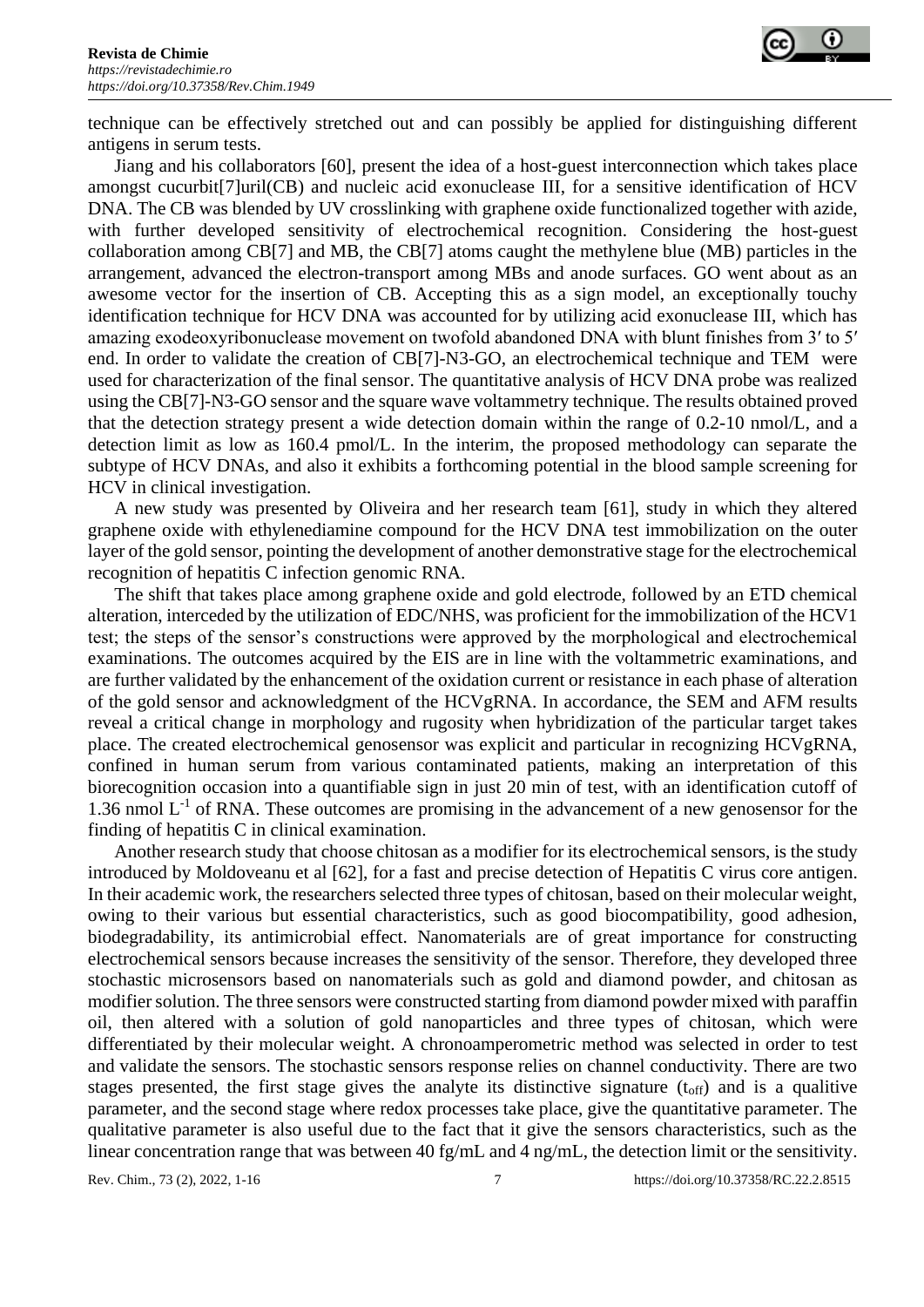

Among the three sensors, the one that had the best response, with high sensitivity and detected the lowest concentration of hepatitis c core antigen was chitosan III/AuNps/DP. The validation of the sensors was proven by assaying whole blood samples for detection of the analyte, with recovery values bigger than 98%. It is safe to say that these sensors have a great future in the electrochemical sensor domain; they have shown that a fast, selective and cost-effectively method can by employed in diagnosis of biological samples of HCV core antigen.

#### **Biosensors**

Development of an electrochemical DNA biosensor, using a gold electrode modified with a selfassembled monolayer composed of a peptide nucleic acid (PNA) probe and 6-mercapto-1-hexanol was described by Hejazi and his coauthors [63]. The biosensor was used for electrochemical detection of short sequences of hepatitis C 3a virus. The limit of detection was  $5.7 \times 10^{-11}$  M with a relative standard deviation of 1.4% in phosphate buffer solution, *p*H 7.0.

Moreover, due to the fact that laboratory equipment is expensive and requires qualified personnel, Costa et al [64], were motivated to develop a low-cost system, namely a portable laboratory platform (PLP) that can realize electrochemical reactions and also the manufacturing of amperometric biosensors. The system was formed on a hardware-software design, so that cyclic voltammetry (CV) would be performed in the same manner as it would be performed on a commercialized potentiostat. One of its applications could be used in immunochemical diagnosis, thus implying low costs and a reduction of analysis time, currently addressed in the diagnosis of HCV. The constructed PLP contains several parts, such as a controller unit, a potentiostat circuit able to perform CV and a Bluetooth module, enabling smartphones contact. The Bluetooth module is needed so that the parameters for the measurements can be defined on the smartphone.

A subtractive procedure was enhanced to manufacture the electrochemical sensors, by utilizing a mechanism called printed circuit board (PCB) and the conductive surface of the sensors was altered through an electroplating and electroless process. A fine film of copper and fibre glass fulfilled the role as substrate of the sensors, by deposition process. For completing the three-electrode system, the counter and working electrode were amended with gold and the reference electrode with silver. The final form of the biosensor was achieved by following a few steps: the first step was the cystamine functionalization of the sensor, the second step is represented by the activation of the surface with glutaraldehyde, followed by the third step, immobilization on the surface of the sensor of hepatitis C antigen, and the last step is antibody- antigen interaction (seizing the HCV antibody). The functionalization of the biosensor was realized in order to obtain a covalent binding with the recombinant core-HCV protein. The developed system provided reliable results by using CV technique. The validation of the entire structure was achieved through immunodiagnostic of hepatitis C, structure that re-united functionalized biosensors, SAM (self-assembled monolayers) and a covalent bond between the antigen-antibody complex, which in return favoured high stability and reproducibility, and a comparable detection limit of antibody with a value of  $\text{lng.}\mu\text{L}^{-1}$ .

On the other hand, Sheta et al [65] constructed an innovative electrochemical biosensor employing a metal-organic framework (MOF) decorated with polyaniline and nickel, for a straightforward determination of HCV nucleic acid. The base of the biosensor is represented by a glassy carbon electrode, on which the polyaniline nanocomposite was coated using layer-by-layer deposition, followed by treatment with DNA probe and bovine serum albumin. After the treatment, the new robust biosensor exhibited good electrical conductivity and high porosity. These features of the sensor were validated after the connection made between the HCV probe and target, which led to the formation of the nucleic acid double strands, and to an enhanced resistance against charge transfer. The raw materials used in this research together with the on-site formed materials were depicted utilizing a variety of characterization techniques, both analytically and spectroscopically, such as XRD, XPS, mass-spectrometry, UV-VIS/NIR, elemental analysis, SEM/EDX, atomic absorption spectroscopy, FT-IR etc.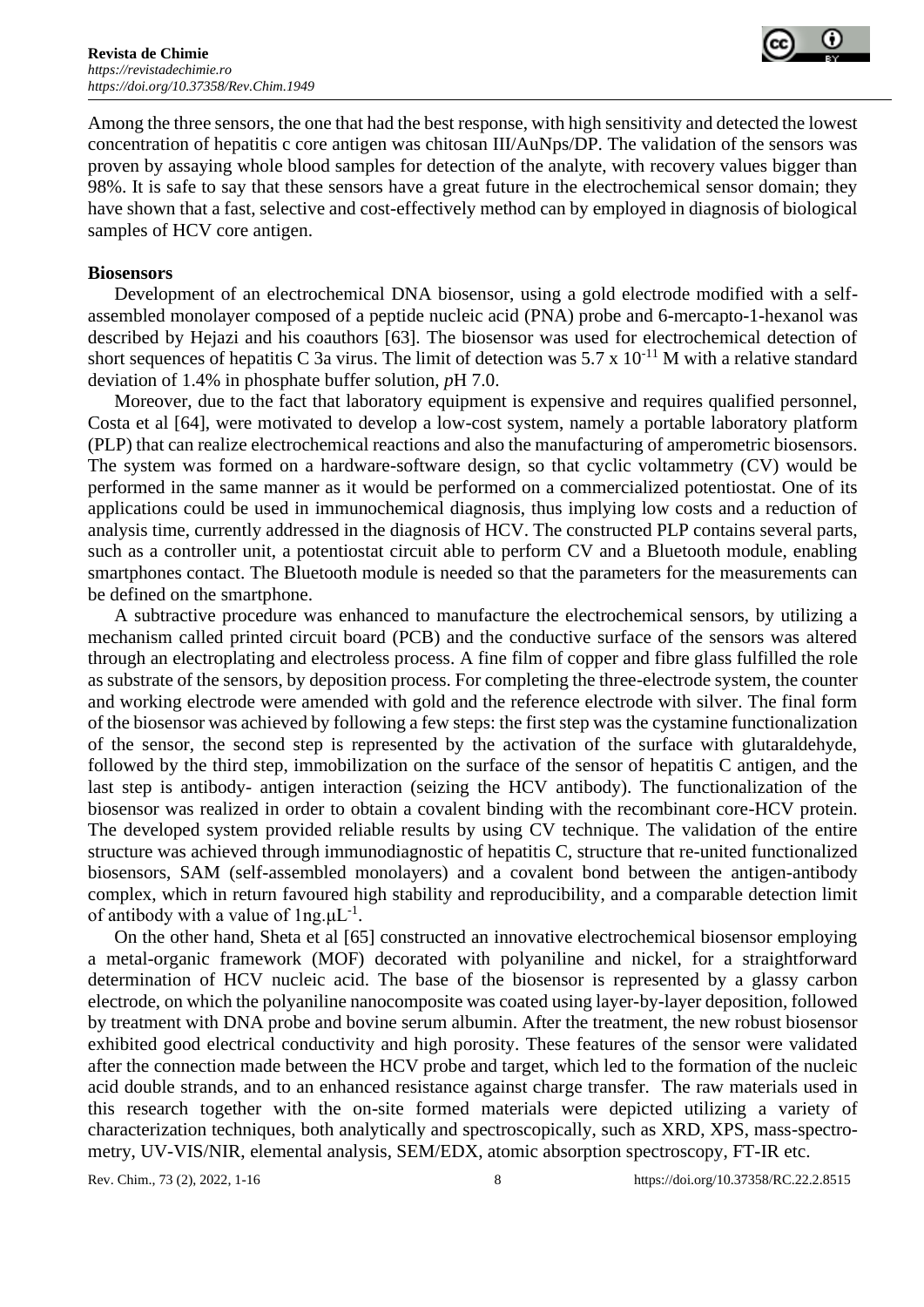

Electrochemical strategies, cyclic voltammetry and electrochemical impedance spectroscopy were utilized to screen the effective manufacture of the proposed biosensor and identification of the ability of recognition of the target. The outcomes of the procedure and of the biosensor were of great value, evidencing that the sensor is sensible enough to identify the HCV antigen even when nonspecific nucleic acids are present; a low limit of detection of 0.75 fM being obtained, completed by a linear range comprising from 1 fM to 100 nM.

Moreover, Malsagova et al [66], demonstrated that the core antigen of HCV, also known as the protein marker, can be detected in real-time, using a nanowire biosensor. The concept of the sensor is made out of a p-type conductance chip, and on its surface were laid structures which form silicon-oninsulator (SOI) nanowires. The late kind have been manufactured through electron beam lithography and gas-plasma treatment. Surface of the sensor was sensitized by adding some aptamers against hepatitis core antigen, thus proofing the specificity of the sensor's detection ability. A great influence had the phosphate buffer concerning the sensor. It was observed that a change was registered, when the *p*H changed from acid to neutral, which had an effect on the invert polarity of the sensor's signal. A low limit of detection was obtained in both acidic and neutral buffer solution, yielding a value of ~10-15 M, using the SOI-NW-based aptasensor. The study also showed that a good reproducibility was obtained when repeated determinations of hepatitis core antigen took place in both serum samples of hepatitis C patients and buffer solutions.

Another work that make use of metal organic framework, is the research conducted by El-Sheikh et al [67]. The authors of this study, produced a MOF decorated with silver and zinc by reflux method. They further used characterization equipment, FT-IR, UV-VIS/NIR, mass spectrometry, XRD, SEM/EDX to analyse the compound. In order to obtain the final version of the sensor, first, the bimetallic MOF was shed upon a glassy carbon electrode. Second, the hepatitis core probe was immobilized onto the surface of the electrode by adsorption. In the last part, the electrode was treated with bovine serum albumin (BSA), to hinder all active sites that can be found on the surface of the electrode. For a better demonstration that the fabrication of the final version of the sensor was successfully obtained, two electrochemical methods were utilized, electrochemical impedance spectroscopy and cyclic voltammetry. Furthermore, another electrochemical technique was applied, differential pulse voltammetry (DPV), in the presence of glucose, to confirm that bimetallic MOF's catalytic activity is the trigger through which gluconolactone is obtained, by oxidation of glucose. The result is represented by an increase in electrochemical signal of the electrode. Also, the utilization of DPV technique was to investigate the specificity and sensitivity of the sensor. The exhibited hepatitis biosensor in this work, showed a couple of characteristics that are essential in the sensor category, such as ease to use, high values of sensitivities and sensibilities, and by its utilization it was possible to obtain a very low detection limit (0.64 fM) and also a wide detection domain from 1 fM to 100 nM.

For the first time, Ghanbari et al [68], fabricated an uncomplicated aptasensor for a ultra-sensitive assay of hepatitis C antigen. The construction of the aptasensor started from the foundation, a glassy carbon electrode modified with graphene quantum dots. GQDs were employed for the immobilization phase of the sensor's surface, task that was fulfilled through  $\pi$ - $\pi$  interactions and non-covalent interactions of hydrogen bonds. This special type of carbon nanoparticles were chosen due to their significant electrochemical and chemical characteristics, like their unique size and surface effect. For detection of the HCV antigen core, a redox probe was inaugurated in the form of ferrocyanide. The authors resorted to electrochemical techniques, like cyclic voltammetry, differential pulse voltammetry and electrochemical impedance spectroscopy to validate the modifications that took place at the surface of the aptasensor which were performed through a series of chemical modifications. For detection of hepatitis C core antigen, the research showed that by using EIS as an alternative method of detection and in conjunction with the presented aptasensor it was possible to detect the antigen at pico level, to be precisely the lowest limit of determination was  $3.3$  pg mL<sup>-1</sup>, with two concentration ranges that varied between 10-70 pg mL<sup>-1</sup> and 70-400 pg mL<sup>-1</sup>. In addition, the study was taken to another level, by assaying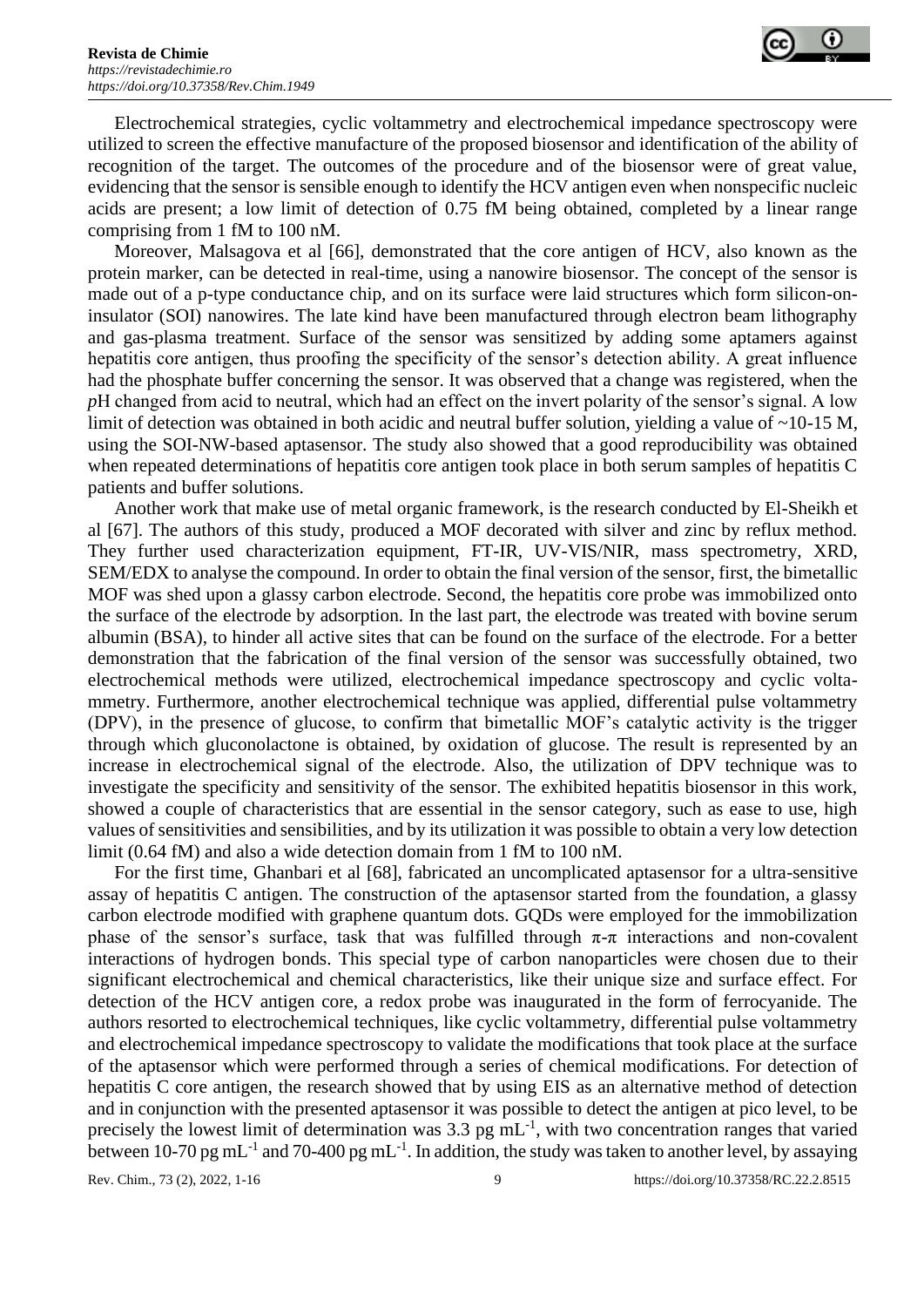

human serum samples in order to detect the hepatitis antigen. It was proved that the created apatasensor could validly detect the antigen from biological sample. The verdict of this study is that the GQD nanocomposite and the chosen method presented numerous benefits, a prompt, sensitive and selective path for HCV antigen detection, with low limit of detection and a wide domain of concentration, and also a low cost of fabrication of the sensor and easy to use.

A new and modern electrochemical biosensor was accomplished by Wang et al [69]. Together with his team, they started to construct the biosensor by adding a few drops of HCV Antibodies combined with BSA to form the antibody-antigen recognition, followed by an antibody-conjugated DNA that was further drawn to the surface of the GC and spread into a DNA sequence of considerable length, called DNA nanowires, by a deoxynucleotidyl transferase (TdT) reaction. To these nanowires, a substantial amount of methylene blue-loaded DNW (MB@DNW) were attached, to stand as signal labels. The HCV antigen probe, perceived both the first antibody that was fixed on the surface of the electrode and also the second antibody that was linked to the DNA. At the 3′ end of the DNA, through deoxynucleo-tidyl transferase amplification, was connected a poly(T) sequence, the underling layer used was thymidine. The outcomes are represented by an increase of the DPV signal, the biosensor indicating a good reliability and a detection limit of femtogram magnitude order. The results obtained, compared with other studies, indicate better results, both for the limit of detection that had a value of 32 fg/mL and a wider concentration range, from 0.1 to 312.5 pg/mL, a good example of comparing being the result acquired from ELISA kit, 5 pg/mL. The hybridization of the DNA antigen that was performed with the methylene blue-DNA nanowires generated an enlarged signal for the identification of HVC antigen. All the more significantly, by correlation with ELISA and a good recovery test, it was made possible the identification of HCVcAg from biological samples by using the proposed biosensor. In this way, the created electrochemical technique offers a possible device for an exact and sensitive identification of HCVcAg.

#### **Optical methods methods used for the diagnostic of Hepatitis C virus**

In the last couple of years there were several academic studies (Table 2) that investigated whole-cell antigen procedures, so the investigations continued to present time. Venkatesh et al [70] is one of the group of researchers that carried on the studies. They demonstrated both clinically and from the development point of view, that were able to create an immunosensor starting from reagents that releases yeasts, binded through non-covalently bonds to an electrochemical circuit. They started from two approaches, one being yeast proteins excretion, and the second one being the discharge of the surfaceprotein.

The first approach was taken in consideration, but soon after, the researchers concluded that because of disulfide interference, the hepatitis proteins are deprived of their antigenicity. Therefore, they reoriented to the second approach, where it was shown that the yeast proteins cling to the gold surface of an electrode and of direct antibodies, leading to a higher yielding. For validation of yeast excretion, a fluorescent and immunochemical studies were conducted.

So, they continued on second path, by adding the excreted proteins and yeast supernatant on the surface of a gold overlay electrode. The choice of using yeast excretion can be explained by the incorporation of solid consistency of fermentation with the post-translational activity of eukaryotes, eliminating at the same time supplementary purification-only moieties. In the end, they were successful in developing Hepatitis C virus (HCV)-core antigen- GBP fusion proteins. The manufactured immunosensors were assayed for cross-reactivity and their capacity in vitro. They exhibited good stability and selectivity and distinctive attachment to mono- and polyclonal antibodies in vitro tests, limit of detection of 32 nM. The final test, was to prove the validity of the HCV antigen immunosenors, by assaying clinical isolates. A defined differentiation was found between the infected and non-infected patients, the type of sample tested was human serum. Therefore, it was clearly demonstrated that the platform constructed has the ability to discern between positive and negative HCV biological samples.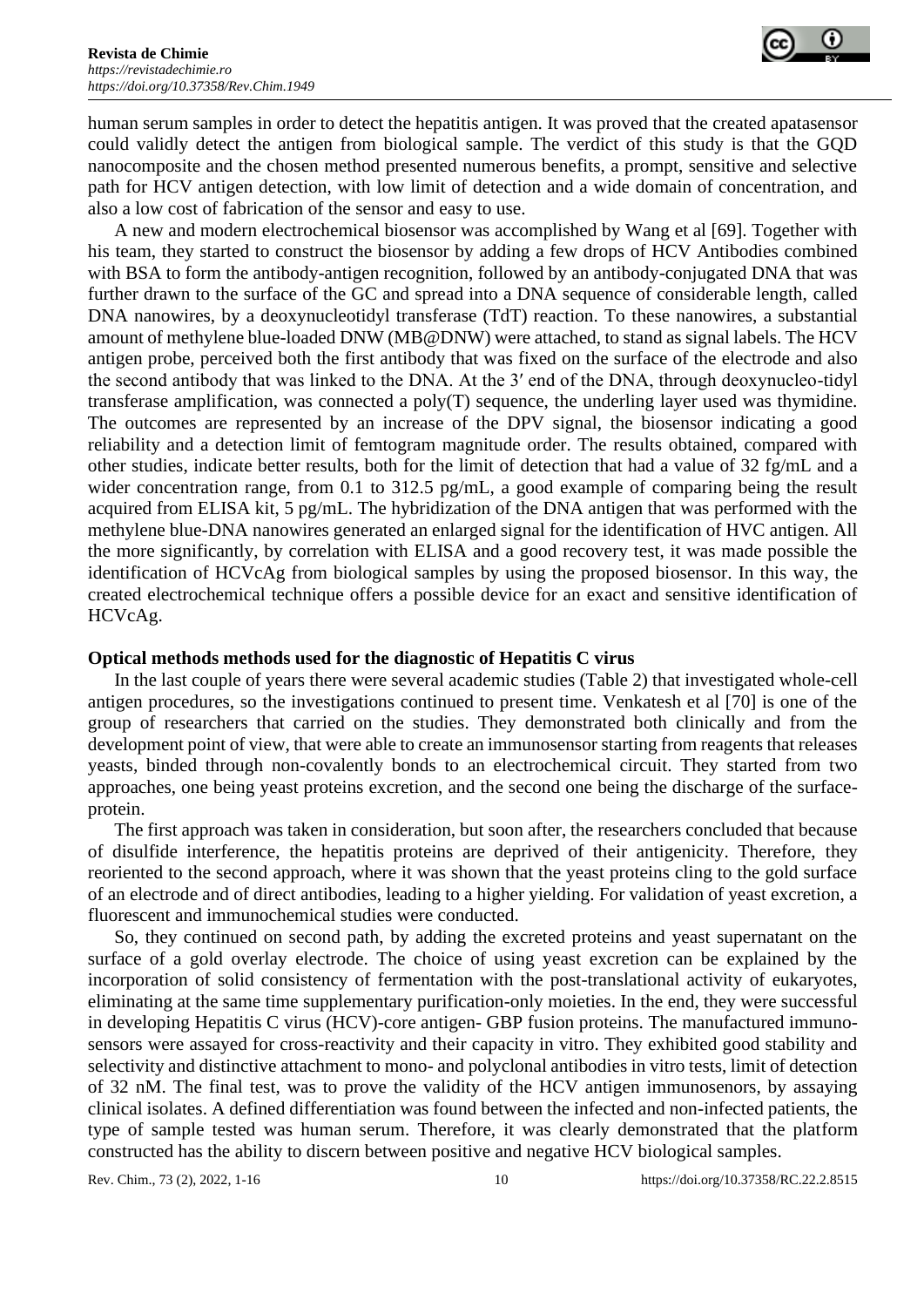

Over the years, technology has become worldwide available to all humans, regardless of their status. It is not surprisingly to see that smartphones have become valuable tools in the research domain. Teengam and his team [71], is one of the research teams that involved the use of technology, especially smartphones, in the process of detecting biomarkers in different types of diseases. In their study, Teengam et al, announced a novel point-of-care system, namely a paper-based DNA sensor type, that includes a fluorescence method of detection for HCV DNA assaying. The starting point of development, involved a wax-printing strategy for manufacturing the paper-based sensor. Further, pyrrolidinyl peptide nucleic acid (acpcPNA) probe was covalently attached onto the detection zone of the cellulose sensor, by reduction alkylation reaction between aldehyde and amine groups. The attachment was performed with an ssDNA-specific fluorescent dye that helps visualizing the DNA target coupled to the nucleic acid, with no need of a futuristic probe design or a dye-quencher pair. The nucleic acid probe was a compulsory need, due to the fact that it exhibits no response when the dye was involved. The researchers also constructed a movable gear that reunites a source of light, for the fluorescence excitation, and a camera that is able to detect the fluorescent emission that came from a smartphone, which plays the role of optical-readout unit. The camera was efficient in detecting the fluorescence signal response that came from the selective binding between the fluorescent dye and the single-strand region of the DNA target; the signal response was also perceived by naked eye. When the conditions of the experiment were optimised, the cellulose sensor indicated that among the HCV DNA and the green channel a fluorescent change is observed, conducting to the following experimental results: a concentration range between 5 to 100 pmol with a correlation coefficient of 0.9956, and a limit of detection of 5 pmol. Prominently, the detection limit was upgraded when the length of the shade district of the DNA target was expanded and, in this manner, the created framework was acceptably applied for the discovery of HCV cDNA from clinical examples without requiring PCR or different sorts of DNA intensification. Profiting from the sign intensification accomplished through the various restricting destinations for the color given by the overhanging tail of long ssDNA target groupings, this framework was effectively applied to distinguish the HCV corresponding DNA (cDNA) got from clinical examples with acceptable outcomes. The proposed fluorescent paper-based sensor exhibited an extraordinary potential to be utilized as a minimal expense, basic, mark free, touchy, and specific DNA sensor for point-of-care applications.

| Biomarker/an<br>tigen | Electrode                                                                                     | <b>Method</b>              | <b>Concentration</b><br>range           | <b>LOD</b>                | References     |
|-----------------------|-----------------------------------------------------------------------------------------------|----------------------------|-----------------------------------------|---------------------------|----------------|
| <b>HCV</b> virus      | Hepatitis C virus (HCV)-core<br>antigen-gold-binding peptide                                  | Fluorescent<br>immunoassay | 32 nmol $L^{-1}$ – 3.2<br>umol $L^{-1}$ | $32$ nmol L <sup>-1</sup> | Venkatesh [70] |
| <b>HCV</b> virus      | Pyrrolidinyl peptide nucleic acid<br>(acpcPNA) covalently attached<br>onto paper-based sensor | Fluorescent<br>detection   | 5-100pmol $L^{-1}$                      | $5$ pmol $L^{-1}$         | Teengam [71]   |

Table 2. Detection of HCV using optical techniques

# **Conclusions**

Although there are medicines to treat efficiently the patients with hepatitis C virus, if the detection of the virus was not done at an early stage or as early as possible after the symptoms appeared, the chances to cure are decreasing. Furthermore, viral hepatitis may favorize the development of tumoral cells.

At this stage of development, the standard methods are not sensitive enough to determine very early the presence of specific biomarkers of viral hepatitis C in whole blood, saliva, and other biological fluids. The researchers are concentrated more on developing new sensitive methods for viral hepatitis B, and less to hepatitis C - which is more common among the population. Therefore, it is a need to develop these methods, and to adapt the treatment to the stage of illness.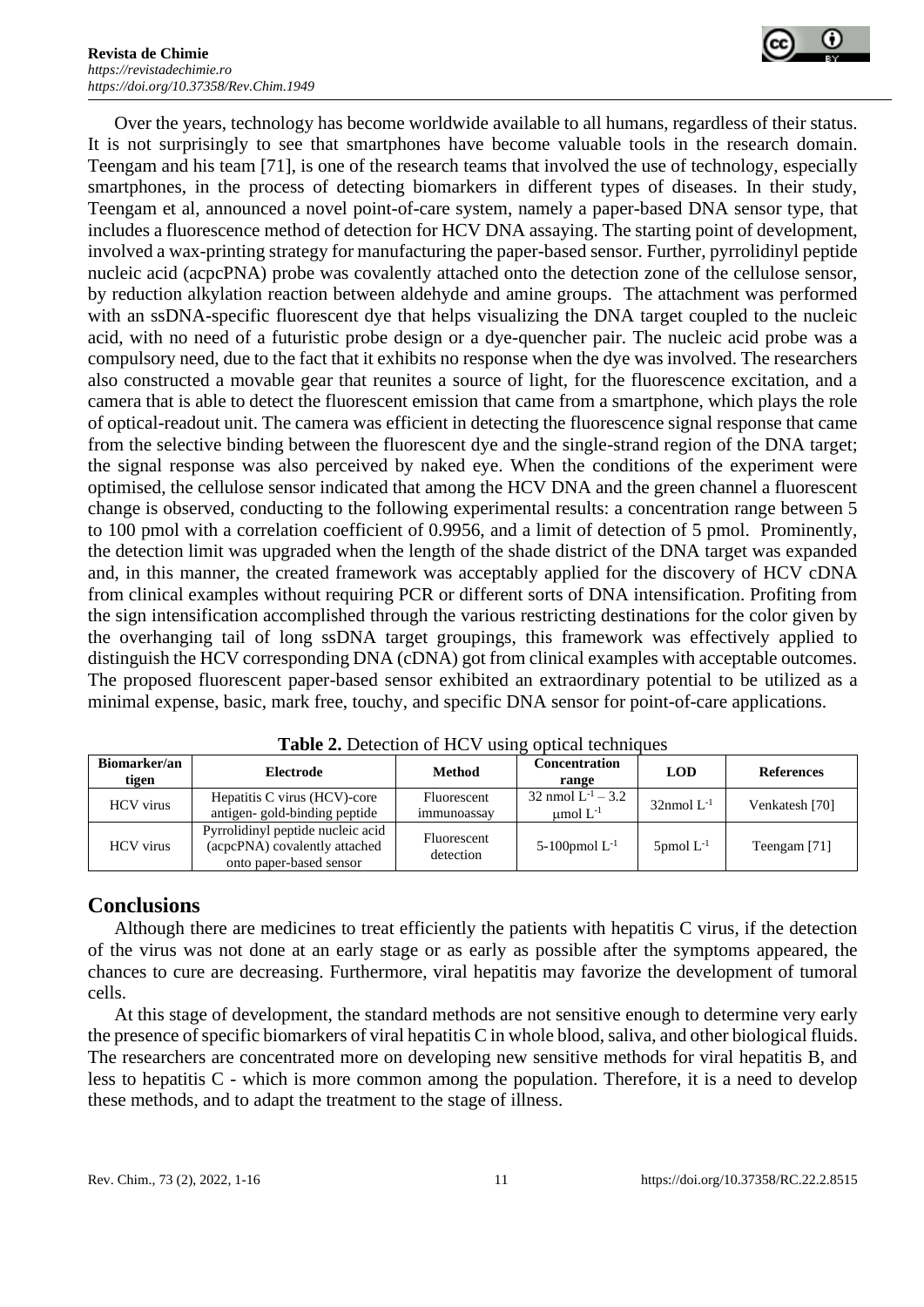

**Acknowledgments:** This work was supported by a grant of the Ministry of Research, Innovation and Digitization, CNCS/CCCDI – UEFISCDI, project number PN-III-P4-ID-PCE-2020-0059, within PNCDI III.

## **References**

1. HANAFIAH, M.K., GROEGER, J., FLAXMAN, A.D., WIERSMA, S.T., Global epidemiology of hepatitis C virus infection: new estimates of age-specific antibody to HCV seroprevalence. *Hepatology,* **57**, 2013, 1333-42.

2. MOYER, V.A., Screening for hepatitis C virus infection in adults: U.S. preventive services task force recommendation statement, *Ann. Intern. Med*., **159**, 2013, 349-57.

3. LINDENBACH, B.D., RICE, C.M., Unravelling hepatitis C virus replication from genome to function, *Nature*, **436**, 2005, 933–8.

4. LINDH, M., HANNOUN, C., Genotyping of hepatitis C virus by Taqman real-time PCR, *J. of Clinical Virology*, **34**, 2005, 108–14.

5. LEE, Y.B., NAM, J.Y., LEE, J.H., et al. Differential Effect of HCV Eradication and Fibrosis Grade on Hepatocellular Carcinoma and All-cause Mortality, *Sci. Rep*., **8**, 2018, 13651.

6. ZEINN, N.N., PERSING, D.H., Hepatitis C genotypes: current trends and future implications, *Mayo Clin. Proc.*, **71**, 1996, 458–62.

7. STUYVER, L., ROSSAU, R., WYSEUR, A., DUHAMEL, M., VANDERBORGHT, B., VAN HEUVERSWYN, H., MAERTENS, G., Typing of hepatitis C virus isolates and characterization of new subtypes using a line probe assay, *J. Gen. Virol*., **74**, 1993, 1093–102.

8. MANNS, M.P., MCHUTCHISON, J.G., GORDON, S.C., RUSTGI, V.K., SHIFFMAN, M., REINDOLLAR, R., GOODMAN, Z.D., KOURY, K., LING, M., ALBRECHT. J.K., Peginterferon alfa-2b plus ribavirin compared with interferon alfa-2b plus ribavirin for initial treatment of chronic hepatitis C: a randomised trial. *Lancet,* **358**, 2001, 958–65.

9. HNATYSZYN, H.J., Chronic hepatitis C and genotyping: the clinical significance of determining HCV genotypes, *Antivir. Ther*., **10**, 2005, 1–11.

10. NAINAN, O.V., ALTER, M.J., KRUSZON-MORAN, D., GAO, F.X., XIA, G., MCQUILLAN, G., MARGOLIS, H.S., (2006). Hepatitis C virus genotypes and viral concentrations in participants of a general population survey in the United States, *Gastroenterology*, **131**, 2006, 478–84.

11. NARAYANAMURTHY, V., JEROISH, Z.E., BHUVANESHWARIC, K.S., SAMSURIB, F., Hepatitis C virus (HCV) diagnosis via microfluidics, *Anal. Methods*, 13, 2021, 740-763.

12. MORADPOUR, D., PENIN, F., RICE, C.M., Replication of hepatitis C virus, *Nat. Rev. Microbiol*., **5**(6), 2007, 453-63.

13. PIETSCHMANN, T., BROWN, R.J.P., Hepatitis C Virus, *Trends Microbiol*., **27**(4), 2019, 379-380. 14. CARROZZO, M., SCALLY, K., Oral manifestations of hepatitis C virus infection, *World J. Gastroenterol*., **20**(24), 2014, 7534-43.

15. MONTENEGRO, L., DE MICHINA, A., MISCIAGNA, G., GUERRA, V., DI LEO, A., Virus C hepatitis and type 2 diabetes: a cohort study in southern Italy, *Am. J. Gastroenterol*., **108**(7), 2013, 1108- 11.

16. OZKOK, A., YILDIZ, A., Hepatitis C virus associated glomerulopathies, *World J. Gastroenterol*., **20**(24), 2014, 7544-54.

17. DENG, G., KURTZ, R.C., VICKERS, A., LAU, N., YEUNG, K.S., SHIA, J., CASSILETH, B., A single arm phase II study of a Far-Eastern traditional herbal formulation (sho-sai-ko-to or xiao-chai-hutang) in chronic hepatitis C patients, *J. Ethnopharmacol*., **136**, 2011, 83–7.

18. ZEUZEM, S., FEINMAN, V., RASENACK, J., HEATHCOTE, E.J., LAI, M.Y., GANE, E., O'GRADY, J., REICHEN, J., DIAGO, M., LIN, A., HOFFMAN, J., BRUNDA, M.J., Peginteferon alfa-2a in patients with chronic hepatitis C, *N. Eng. J. Med*., **343**, 2000, 1666–72.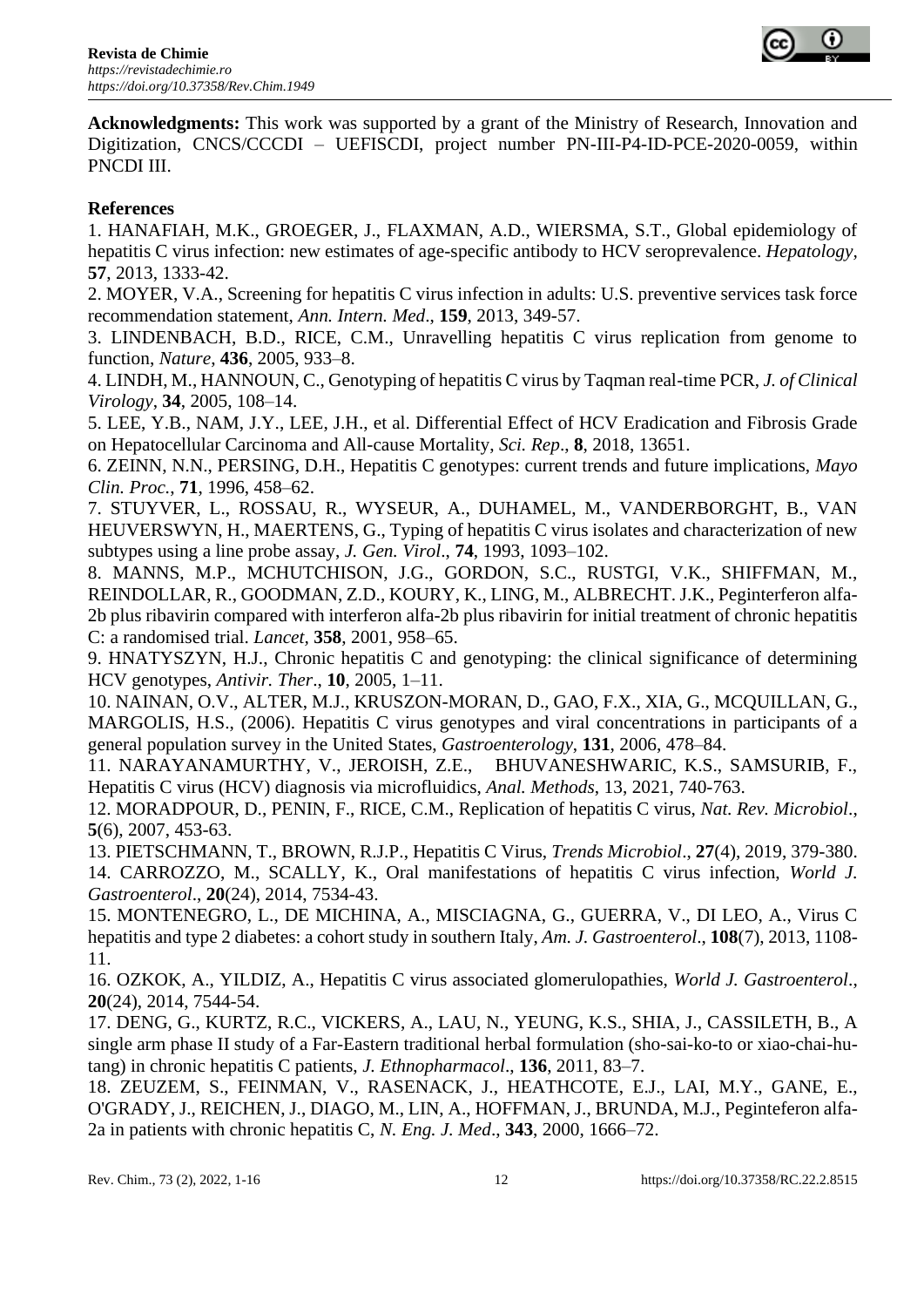

19. DAVIS, G.L., WONG, J.B., MCHUTCHINSON, J.G., MANNS, M.P., HARVEY, J., ALBRECHT, J., Early virologic response to treatment with peginterferon alfa-2b plus ribavirin in patients with chronic hepatitis C, *Hepatology,* **38**, 2003, 645–52.

20. HADZIYANNIS, S.J., SETTE, JR. H., MORGAN, T.R., BALAN, V., DIAGO, M., MARCELLIN, P., RAMADORI, G., BODENHEIMER, JR.H., BERNSTEIN, D., RIZZETTO, M., ZEUZEM, S., POCKROS, P.J., LIN, A., ACKRILL A.M., (2004). Peginterferon-alpha2a and ribavirin combination therapy in chronic hepatitis C: a randomized study of treatment duration and ribavirin dose, *Annals of Internal Medicine,* **140**, 2004, 346–55.

21. PEREIRA, A.A., JACOBSON, I.M., New and experimental therapies for HCV. Nature Reviews which can lead to sustained viral clearance from serum, *J. Gastroenterol. Hepatol*., **6**, 2009, 403–11.

22. FRIED, M.W., SHIFFMAN, N.L., REDDY, K.R., Combination of peginterferon alfa-2a plus ribavirin in patients with chronic hepatitis C virus infection, *N. Eng. J. Med*., **347**, 2002, 957–82.

23. KAITO, M., ISHIDA, S., TANAKA, H., HORIIKE, S., FUJITA, N., ADACHI, Y., KOHARA, M., KONISHI, M., WATANABE, S., Morphology of hepatitis C and hepatitis B virus particles as detected by immunogold electron microscopy, *Med. Mol. Morphol*., **39**, 2006, 63–71.

24. WANG, Y.K., RIGAT, K.L., ROBERTS, S.B., GAO, M., A homogeneous, solid phase assay for hepatitis C virus RNA-dependent RNA polymerase, *Anal. Biochem*., **359**, 2006, 106–11.

25. ACKERMAN, Z., PALTIEL, O., GLIKBERG, F., ACKERMAN E., Hepatitis C virus in various human body fluids: a systematic review, *Hepatol. Res.,* **11**, 1998, 26-40.

26. MCMAHON, J.M., SIMM, M., MILANO, D., CLATTS, M., Detection of hepatitis C virus in the nasal secretions of an intranasal drug-user, *Ann. Clin. Microbiol. Antimicrob*., **3**, 2004, 1-6.

27. STRADER, D.B., WRIGHT, T., THOMAS, D.L., SEEFF, L.B., Diagnosis, management, and treatment of hepatitis C, *Hepatology*, **39**, 2004, 1147–71.

28. MOROTA, K., FIJINAMI, R., KINUKAWA, H., MACHIDA, T., OHNO, K., SAEGUSA, H., TAKEDA, K., A new sensitive and automated chemiluminescent microparticle immunoassay for quantitative determination of hepatitis C virus core antigen, *J. Virol. Methods*, **157**, 2009, 8–14.

29. HOFMANN, W.P., DRIES, V., HERRMANN, E., GÄRTNER, B., ZEUZEM, S., SARRAZIN, C., Comparison of transcriptionmediated amplification (TMA) and reverse transcription polymerase chain reaction (RT-PCR) for detection of hepatitis C virus RNA in liver tissue, *J. Clin. Virol*., **32**, 2005, 289– 93.

30. ROSS, R.S., VIAZOV, S., SALLOUM, S., HILGARD, P., GERKEN, G., ROGGENDORF, M., Analytical performance characteristics and clinical utility of a novel assay for total hepatitis C virus core antigen quantification, *J. Clin. Microbiol*., **48**, 2010,1161–8.

31. AOJAGY, K., OHUE, C., IIDA, K., KIMURA, T., TANAKA, E., KIYOSAWA, K., YAGI, S., Development of a simple and highly sensitive enzyme immunoassay for hepatitis C virus core antigen, *J. Clin. Microbiol.,* **37**, 1999, 1802–8.

32. ICARDI, G., ANSALDI, F., BRUZZONE, B.M., DURANDO, P., LEE, S., DE LUIGI, C., CROVARI, P., Novel approach to reduce the Hepatitis C Virus (HCV) window period: clinical evaluation of a new enzyme-linked immunosorbent assay for HCV Core antigen, *J. Clin. Microbiol*., **39**, 2001, 3110–4.

33. LEARY, T.P., GUTIERREZ, R.A., MUERHOFF, A.S., BIRKENMEYER, L.G., DESAI, S.M., DAWSON, G.J., A chemiluminescent, magnetic particle-based immunoassay for the detection of hepatitis C virus core antigen in human serum or plasma, *J. Med. Virol*., **78**, 2006, 1436–40.

34. TANAKA, E., OHUE, C., AOYAGI, K., YAMAGUCHI, K., YAGI, S., KIYOSAWA, K., ALTER, H.J., Evaluation of a new enzyme immunoassay for hepatitis C virus (HCV) core antigen with clinical sensitivity approximating that of genomic amplification of HCV RNA, *Hepatology,* **32**, 2000, 388–93. 35. VALCAVI, P., MEDICI, M.C., CASULA, F., ARCANGELETTI, M.C., DE CONTO, F., PINARDI, F., CALDERARO, A., CHEZZI, C., DETTORI, G., Evaluation of a total hepatitis C virus (HCV) core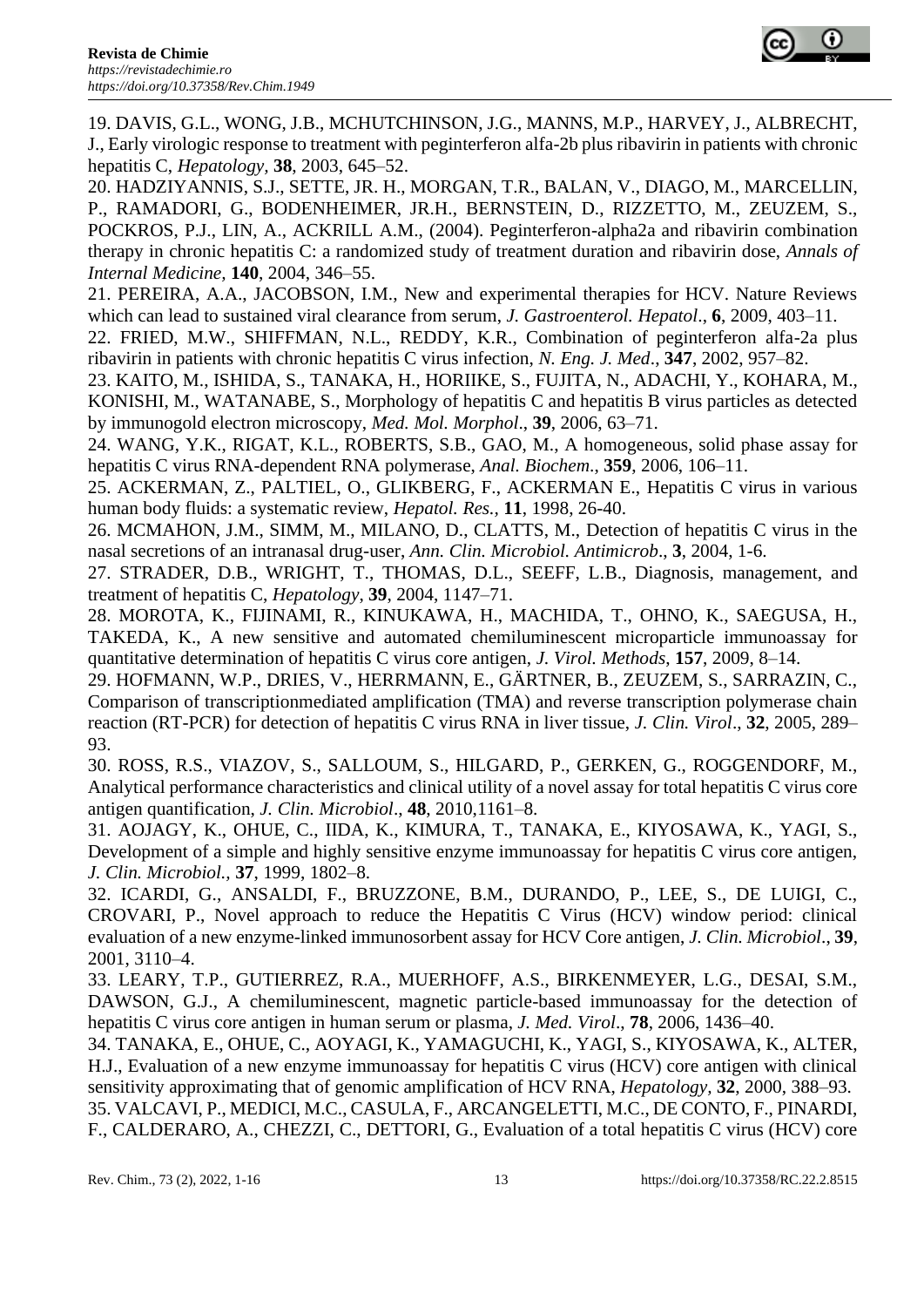antigen assay for the detection of antigenaemia in anti-HCV positive individuals, *J. Med. Virol*., **73**, 2004, 397–403.

36. ALIAS, M.B., PATEL, K., DAHARI, H., BEAUCOURT, S., LARDERIE, P., BLATT, L., HEZODE, C., PICCHIO, G., DHUMEAUX, D., NEUMANN, A.U., MCHUTCHISON, J.G., PAWLOTSKY, J.M., Clinical utility of total HCV core antigen quantification: a new indirect marker of HCV replication, *Hepatology*, **36**, 2002, 211–8.

37. GAUDY, C., THEVENAS, C., TICHET, J., MARIOTTE, N., GOUDEAU, A., DUBOIS, F., Usefulness of the hepatitis C virus core antigen assay for screening of a population undergoing routine medical checkup, *J. Clin. Microbiol.*, **43**(4), 2005, 1722-1726.

38. ZANETTI, A.R., ROMANO, L., BRUNETTO, M., COLOMBO, M., BELLATI, G., TACKNEY, C., Total HCV core antigen assays: a new marker of hepatitis C viremia for monitoring the progress of therapy, *J. Med. Virol.*, **70**, 2003, 27–30.

39. TANAKA, N., MORIYA, K., KIYOSAWA, K., KOIKE, K., AOYAMA, T., Hepatitis C virus core protein induces spontaneous and persistent activation of peroxisome proliferator-activated receptor a in transgenic mice: Implications for HCV-associated hepatocarcinogenesis, *Int. J. Cancer*., **122**, 2008, 124–31.

40. MOSCATO, G.A., GIANNELLI, G., GRANDI, B., PIERI, D., MARSI, O., GUARDUCCI, I., BATINI, I., ALTOMARE, E., ANTONACI, S., CAPRIA, A., PELLEGRINI, G., SACCO, R., (2011). Quantitative determination of hepatitis C core antigen in therapy monitoring for chronic hepatitis C virus, *J. Virol. Methods*, **54**, 2011, 61–5.

41. MEDICI, M.C., FURLINI, G., RODELLA, A., FUERTES, A., MONACHETTI, A., CALDERARO, A., GALLI, S., TERLENGHI, L., OLIVARES, M., BAGNARELLI, P., COSTANTINI, A., DE CONTO, F., SAINZ, M., GALLI, C., MANCA, N., LANDINI, M.P., DETTORI, G., CHEZZI, C., Hepatitis C virus core antigen: Analytical performances, correlation with viremia and potential applications of a quantitative, automated immunoassay, *J. Clin. Virol*., **51**, 2011, 260–5.

42. WU, L., YAN, F., JU, H., An amperometric immunosensor for separation-free immunoassay of CA125 based on its covalent immobilization coupled with thionine on carbon nanofiber, *J. Immunol. Methods*, **322**, 2007, 12-19.

43. SUNI, I. I., Impedance methods for electrochemical sensors using nanomaterials. *TRAC- Trends Anal Chem*, **27**, 2008, 604-611.

44. CHEN, X., ZHANG, K., ZHOU, J., XUAN, J., YAN, W., JIANG, L. P., ZHU, J. J., Electrochemical immunosensor based on colloidal carbon sphere array, *Biosens Bioelectron*, **25**, 2010, 1130-1136.

45. WANG, J., Nanomaterial-based amplified transduction of biomolecular interactions, *Small*, **1**, 2005, 1036-1043.

46. CAO, X., YE, Y., LIU, S., Gold nanoparticle-based signal amplification for biosensing, *Anal. Biochem.*, **417**, 2011, 1-16.

47. DING, C., ZHAO, F., ZHANG, M., ZHANG, S., Hybridization biosensor using 2,9- dimethyl-1,10 phenantroline cobalt as electrochemical indicator for detection of hepatitis B virus DNA, *Bioelectrochemistry,* **72**, 2008, 28–33.

48. LI, X.M., JU, H.Q., ZHANG, S.S., Investigation of the interaction between ssDNA and 2 aminophenoxazine-3-one and development of an electrochemical DNA biosensor. *Oligonucleotides*, **18**, 2008, 73–80.

49. STEFAN-VAN STADEN, R.I., MOLDOVEANU, I., Stochastic microsensors based on nanostructured materials used in the screening of whole blood for hepatitis B, *J. Electrochem. Soc*., **161**, 2014, B3001-5.

50. CHEN, J., WENG, S., CHEN, Q., LIU, A., WANG, F., CHEN, J., YI, Q., LIU, Q., LIN, X., Development of an Electrochemical Sensing Technique for Rapid Genotyping of Hepatitis B Virus, *Sensors*, **14**, 2014, 5611-5621.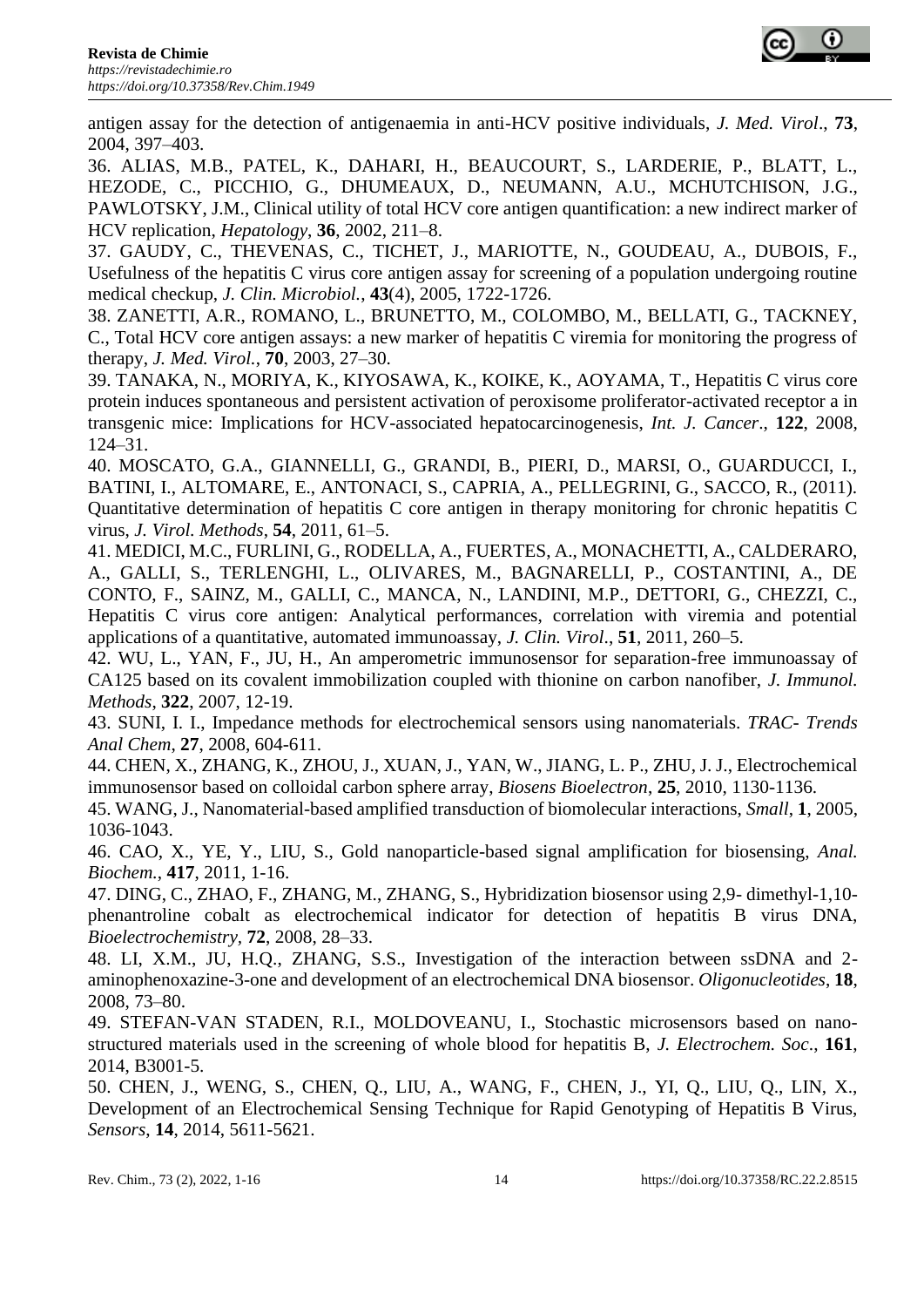

51. LI, M.J., DAI, X.F., LIU, Z.M., CAI, P.X., BAI, Y., A hepatitis C electrochemical immunosensor based on thionine covalently bound to self-assembled monolayer, *Chin. J. Anal. Chem*., **33**, 2005, 1701– 4.

52. POURNAGHI-AZAR, M.H., AHOUR, F., HEJAZI, M.S., Differential pulse voltammetric detection of hepatitis C virus 1a oligonucleotide chain by a label-free electrochemical DNA hybridization biosensor using consensus sequence of hepatitis C Virus 1a probe on the pencil graphite electrode, *Electroanalysis,* **21**, 2009, 1822–8.

53. MA, C., XIE, G., ZHANG, W., LIANG, M., LIU, B., XIANG, H., Label-free sandwich type of immunosensor for hepatitis C virus core antigen based on the use of gold nanoparticles on a nanostructured metal oxide surface, *Microchim Acta*, **178**, 2012, 331–40.

54. [MA,](http://www.sciencedirect.com/science/article/pii/S0956566313002285) C., [LIANG,](http://www.sciencedirect.com/science/article/pii/S0956566313002285) M., [WANG,](http://www.sciencedirect.com/science/article/pii/S0956566313002285) L., XIANG, H., JIANG, Y., LI, Y., XIE, G., MultisHRP-DNA-coated CMWNTs as signal labels for an ultrasensitive hepatitis C virus core antigen electrochemical immunosensor, *Biosens. Bioelectron*., **47**, 2013, 467-74.

55. TANG, D., [TANG,](http://www.sciencedirect.com/science/article/pii/S095656630900640X) J.; SU, B., REN, J., CHEN, G., Simultaneous determination of five-type hepatitis virus antigens in 5 min using an integrated automatic electrochemical immunosensor array, *Biosens. Bioelectron.*, **25**, 2010, 1658–1662.

56. MINJIAN, L., XIAOFENG, D., ZHONGMING, L., PEIXIANG, C., YAN, B., A Hepatitis C Electrochemical Immunosensor Based on Thionine Covalently Bound to Self-assembled Monolayer, *Chinese J. Anal. Chem.,* **33**, 2005, 1701-1704.

57. LIANG, M., WANG, L., MA, C., ZHANG, M., XIE, G., Sandwich Immunoassay for Hepatitis C Virus Non-Structural 5A Protein Using a Glassy Carbon Electrode Modified with an Au-MoO3/Chitosan Nanocomposite, *Anal. Lett.*, **46**, 2013, 1241-1254.

58. SOWOLE, M. A., KRAATZ, H. B., Electrochemical detection of hepatitis C viral NS3-4A protease, *Analyst*, **137**, 2012, 1120-1124.

59. GHANBARI, K., ROUSHANI, M., A nanohybrid probe based on double recognition of an aptamer MIP grafted onto a MWCNTs-Chit nanocomposite for sensing hepatitis C virus core antigen, *Sens. Actuators B. Chem.*, **258**, 2018, 1066-1071.

60. JIANG, P., LI, Y., JU, T., CHENG, W., XU, J., HAN K*.,* Ultrasensitive Detection of Hepatitis C Virus DNA Subtypes Based on Cucurbituril and Graphene Oxide Nano-composite, *Chem. Res. Chin. Univ.* **36,** 2020, 307–312.

61. OLIVEIRA, D.A., SILVA, J.V., FLAUZINO, J.M.R., SOUSA, H.S., CASTRO, A.C.H., MOÇO, A.C.R., SOARES, M.M.C.N., MADURRO, J.M., BRITO-MADURRO A.G., Carbon nanomaterial as platform for electrochemical genosensor: A system for the diagnosis of the hepatitis C in real sample, *J. Electroanal. Chem.,* **844**, 2019, 6-13.

62. MOLDOVEANU, I., STEFAN-VAN STADEN, R.-I., VAN STADEN, J.F., Chitosan Based Diamond Paste Stochastic Microsensors Modified with Gold Nanoparticles Detect Hepatitis C Virus Core Antigen. *Electroanalysis*, **27**, 2015, 1842-1846.

63. HEJAZI, M.S., POURNAGHI-AZA, M.H., AHOUR, F., Electrochemical detection of short sequences of hepatitis C 3a virus using a peptide nucleic acid-assembled gold electrode, *Anal. Biochem*., **399**, 2010,118–24.

64. DE CAMPOS DA COSTA, J. P., BASTOS, W. B., DA COSTA, P. I., ZAGHETE, M. A., LONGO, E., CARMO, J. P., Portable Laboratory Platform with Electrochemical Biosensors for Immunodiagnostic of Hepatitis C Virus, *IEEE Sensors Journal*, **19**(22), 2019, 10701-10709.

65.SHETA, S.M., EL-SHEIKH, S.M., OSMAN, D.I., SALEM, A.M., ALI, O.I., HARRAZ, F.A., SHOUSHA, W.G., SHOEIB, M.A., SHAWKY, S.M., DIONYSIOU, D.D., A novel HCV electrochemical biosensor based on a polyaniline@Ni-MOF nanocomposite, *Dalton Trans.***, 49**, 2020, 8918-8926